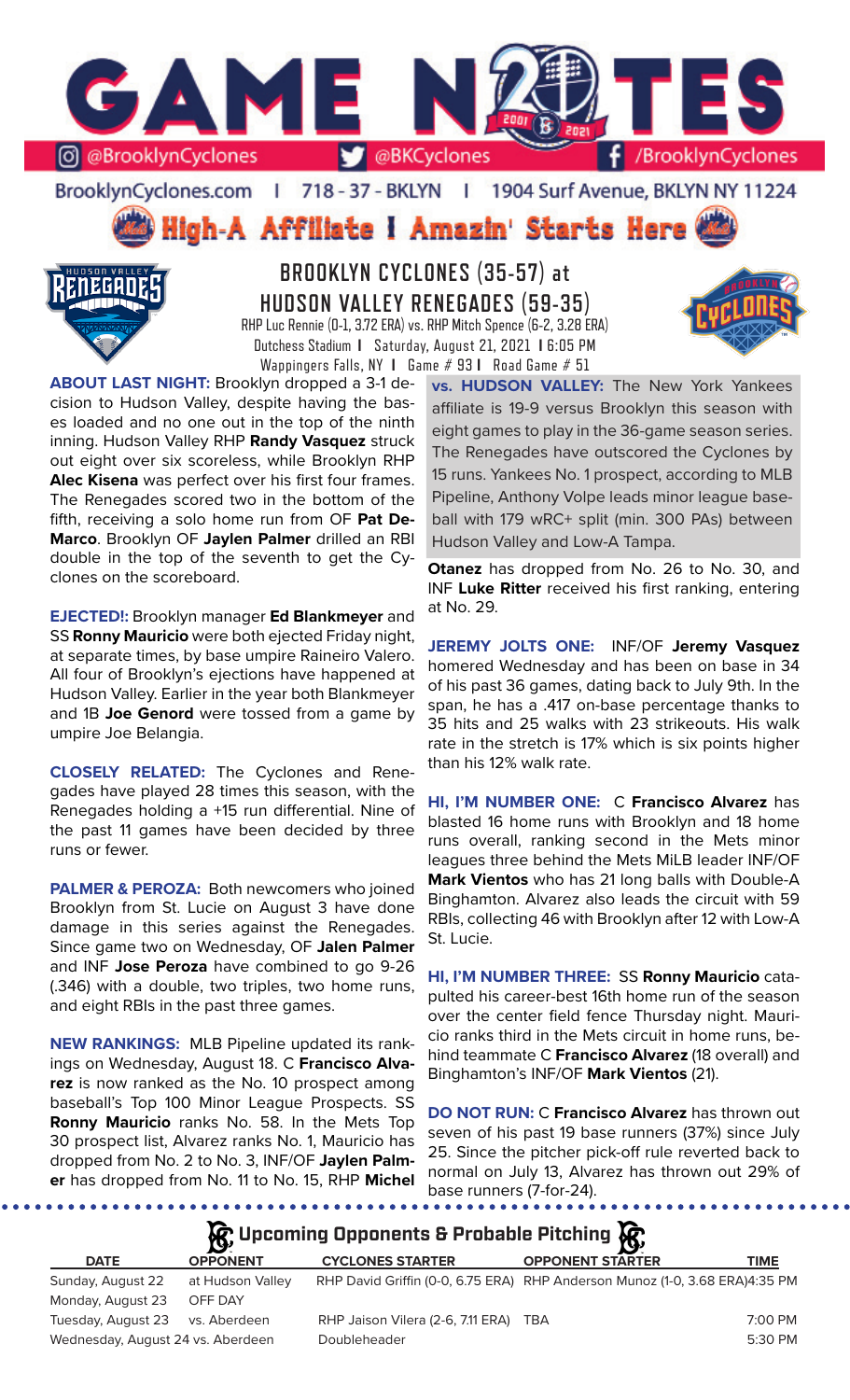

**LAST TIME OUT:** Rennie took his first decision, a loss, last Saturday at Wilmington, despite his best start with Brooklyn. Rennie lasted a High-A high 5 2/3 innings, allowing one run on three hits.

**HOME RUN HAPPY:** Rennie has allowed 17 home runs in 15 starts this season split between High-A Brooklyn and Double-A Binghamton. Rennie has surrendered a home run in 11 of his 15 starts, including a season and career-high four June 27 at Reading.

**OPENING:** Rennie made his first Brooklyn start against Wilmington on Sunday, July 25 in Coney Island, allowing two runs over four innings.

**BACK WITH THE METS:** New York re-signed Rennie to a minor league contract on May 14 after having signed him to a minor league deal from 2018-2019. He chose free agency in November of 2020.

**ORIGIN STORY:** Rennie was drafted by Baltimore in the 16th round of the 2012 MLB Draft out of Torrey Pines High School in San Diego, CA. Rennie spent 2012-2015 in the Orioles system, pitching with Aberdeen in the New York-Penn League for parts of 2013, 2014, and 2015.

**OUT, THEN BACK IN:** After being released by Baltimore in 2015, Rennie pitched for Evansville in the Frontier League in 2016, 2017, and 2018 making 41 appearances (29 starts). In 2018, Rennie was signed to the Mets organization, joining Low-A Columbia and making 10 appearances. He stayed on in 2019, pitching for Advanced-A St. Lucie and Double-A Binghamton.

**NYPL HISTORY:** Luc Rennie pitched for the Aberdeen Iron-Birds 11 times over three years, but never pitched against the Cyclones.

|             |                     |              |                                         |   |                   | 2021 GAME-BY-GAME                |                |                |                         |            |  |  |
|-------------|---------------------|--------------|-----------------------------------------|---|-------------------|----------------------------------|----------------|----------------|-------------------------|------------|--|--|
|             |                     |              |                                         |   |                   | <b>High-A Brooklyn Cyclones</b>  |                |                |                         |            |  |  |
| <b>DATE</b> | <b>OPP</b>          | <b>DEC</b>   | IP                                      | н | R                 | ER                               | <b>BB</b>      | κ              | HR                      | <b>AVG</b> |  |  |
| 8/14        | @ WIL               | L            | 5.2                                     | 3 | 1                 | 1                                | 0              | $\overline{4}$ | $\Omega$                | .247       |  |  |
| 8/8         | <b>HV</b>           |              | 5.0                                     | 6 | 3                 | 3                                | $\overline{2}$ | $\overline{7}$ | 1                       | .288       |  |  |
| 8/1         | $@$ JS              |              | 4.2                                     | 4 | $\overline{2}$    | $\overline{2}$                   | $\overline{2}$ | 6              | 1                       | .281       |  |  |
| 7/25        | <b>WIL</b>          |              | 4.0                                     | 5 | $\overline{2}$    | $\overline{2}$                   | 3              | 5              | 1                       | .313       |  |  |
|             |                     |              |                                         |   |                   | Double-A Binghamton RumblePonies |                |                |                         |            |  |  |
| <b>DATE</b> | <b>OPP</b>          | <b>DEC</b>   | IP                                      | н | R                 | ER                               | <b>BB</b>      | ĸ              | <b>HR</b>               | <b>AVG</b> |  |  |
| 7/20        | ERI                 | L            | 2.2                                     | 8 | $\overline{7}$    | $\overline{7}$                   | $\Omega$       | 5              | 2                       | .343       |  |  |
| 7/13        | @ALT                | L            | 4.2                                     | 5 | 6                 | 6                                | $\overline{2}$ | 8              | 1                       | .328       |  |  |
| 7/4         | @ RIC               | L            | 3.2                                     | 7 | $\overline{7}$    | $\overline{7}$                   | $\overline{2}$ | 7              | 1                       | .335       |  |  |
| 6/27        | @ REA               |              | 41                                      | 6 | 7                 | 7                                | $\overline{2}$ | $\overline{2}$ | 4                       | .331       |  |  |
| 6/20        | <b>POR</b>          | W            | 6.0                                     | 6 | 1                 | 1                                | 1              | $\overline{2}$ | $\Omega$                | .333       |  |  |
| 6/13        | <b>BOW</b>          | L            | 5.0                                     | 9 | 7                 | 6                                | $\overline{2}$ | $\overline{2}$ | 3                       | .349       |  |  |
| 6/8         | <b>BOW</b>          | L            | 5.0                                     | 4 | 5                 | 5                                | 1              | 4              | 1                       | .341       |  |  |
| 6/2         | @ NH                |              | 3.1                                     | 9 | 5                 | 5                                | $\overline{2}$ | $\overline{2}$ | 1                       | .379       |  |  |
| 5/26        | @ AKR               | $\mathbf{L}$ | 2.0                                     | 5 | $\overline{2}$    | $\overline{2}$                   | 1              | 3              | $\Omega$                | .340       |  |  |
| 5/21        | @ ERI               |              | 5.2                                     | 5 | 1                 | 1                                | $\overline{2}$ | 8              | $\Omega$                | .297       |  |  |
| 5/15        | <b>ALT</b>          |              | 4.0                                     | 6 | 4                 | 4                                | 1              | $\overline{2}$ | 1                       | .375       |  |  |
|             | K%                  |              |                                         |   | BB%               |                                  |                |                | HR/9                    |            |  |  |
|             |                     |              |                                         |   |                   |                                  |                |                |                         |            |  |  |
|             | 26.2%               |              |                                         |   | 8.3%              |                                  |                |                | 1.40                    |            |  |  |
|             | <b>BABIP</b>        |              |                                         |   | GB%               |                                  | <b>FIP</b>     |                |                         |            |  |  |
|             | .384                |              |                                         |   | 43.1%             |                                  |                |                | 4.52                    |            |  |  |
|             |                     |              | <b>RENNIE'S SEASON AND CAREER HIGHS</b> |   |                   |                                  |                |                |                         |            |  |  |
|             | 2021 Season         |              |                                         |   |                   |                                  |                |                | Career                  |            |  |  |
|             | 8 (2x 5/21 at Frie) |              |                                         |   | <b>Strikeouts</b> |                                  |                |                | 14 (7/22/18 ys Augusta) |            |  |  |

| 8 (2x, 5/21 at Erie)    | <b>Strikeouts</b>            | 14 (7/22/18 vs. Augusta)       |
|-------------------------|------------------------------|--------------------------------|
| None                    | <b>Double Digit K Games</b>  | 1 (7/22/18 vs. Augusta)        |
| 9 (2x, 6/13 vs. Bowie)  | <b>High Hits, Game</b>       | 12 (4/8/14 @ Hagerstown)       |
| 4 (6/27 at Reading)     | <b>High HR, Game</b>         | 4 (6/27/21 at Reading)         |
| 7 (3x, 7/20 vs. Erie)   | <b>High Runs, Game</b>       | 10 (6/26/19 vs. Erie)          |
| 3 (7/25 vs. Wilmington) | <b>High Walks, Game</b>      | 4 (6/15/19 vs. Altoona)        |
| 6.0 (6/20 vs. Portland) | <b>Innings Pitched, Game</b> | 8.0 (8/14/19 @ Ft. Myers)      |
| None                    | <b>Complete Games</b>        | 4 (8/14/19 - 8 innings at FTM) |
| None                    | <b>Shutouts</b>              | None                           |

|                 |                | <b>CATCHER ERA</b>                         |       |     |                                                       |
|-----------------|----------------|--------------------------------------------|-------|-----|-------------------------------------------------------|
| NAME            | G              | ER                                         | INN   |     | ERA                                                   |
| Alvarez         | 36             | 171                                        | 274.2 |     | 5.60                                                  |
| Gaddis          | 5              | 12                                         | 43    |     | 2.51                                                  |
| Mena            | 21             | 75                                         | 156   |     | 4.33                                                  |
| Senger          | 9              | 44                                         | 81    |     | 4.89                                                  |
| Uriarte         |                | 82                                         | 159.1 |     | 4.63                                                  |
|                 |                | <b>CYCLONES STARTING PITCHER BREAKDOWN</b> |       |     |                                                       |
| <b>STARTER</b>  |                |                                            |       |     | <b>GS Quality StartsRun SupportRS/Start BC Record</b> |
| Butto, Jose     | 10             |                                            | 41    | 4.1 | $4 - 6$                                               |
| Ginn, J.T.      | 5              | 1                                          | 24    | 4.8 | $2 - 3$                                               |
| Grey, Connor    | 4              | 1                                          | 21    | 5.2 | $3-1$                                                 |
| Griffin, David  | $\overline{2}$ | O                                          | 13    | 6.5 | $0 - 2$                                               |
| Kisena, Alec    | 15             | O                                          | 71    | 4.7 | $5-10$                                                |
| Lasko, Justin   | 11             | 6                                          | 44    | 4.0 | $4 - 7$                                               |
| Morris, Colby   | 1              | O                                          | 4     | 4.0 | $O-1$                                                 |
| Opp, Cam        | 13             | 1                                          | 46    | 3.5 | $4 - 9$                                               |
| Parsons, Hunter | 1              | O                                          | 5     | 5.0 | $1 - 0$                                               |
| Rennie, Luc     | 4              | O                                          | 13    | 4.3 | $2 - 2$                                               |
| Rojas, Oscar    | 4              | O                                          | 21    | 5.3 | $1 - 3$                                               |
| Vilera, Jaison  | 16             | O                                          | 82    | 5.2 | $5-11$                                                |

|                  | BROOKLYN CYCLONES PITCHING BREAKDOWN |  |  |  |  |  |  |  |  |                               |                                                             |                                              |                               |  |  |  |  |  |  |
|------------------|--------------------------------------|--|--|--|--|--|--|--|--|-------------------------------|-------------------------------------------------------------|----------------------------------------------|-------------------------------|--|--|--|--|--|--|
|                  |                                      |  |  |  |  |  |  |  |  | W-L ERA IP H R ER BB K HR AVG |                                                             |                                              | W-L ERA IP H R ER BB K HR AVG |  |  |  |  |  |  |
| <b>STARTERS</b>  |                                      |  |  |  |  |  |  |  |  |                               | 14-38  5.12  418.2  420  267  238  141  431  59  .258  HOME | 20-21 3.79 363.0 304 176 153 150 393 26 .227 |                               |  |  |  |  |  |  |
| <b>RELIEVERS</b> |                                      |  |  |  |  |  |  |  |  |                               | 21-19  4.08  355.0  304  194  161  196  397  23  .230  ROAD | 15-36 5.39 410.2 420 285 246 187 435 56 .261 |                               |  |  |  |  |  |  |
| <b>TOTAL</b>     |                                      |  |  |  |  |  |  |  |  |                               | 35-57 4.58 773.2 724 461 394 337 828 82 .245 TOTAL          | 35-57 4.58 773.2 724 461 394 337 828 82 .245 |                               |  |  |  |  |  |  |

### **BULLPEN NOTES**

-RHP Brian Metoyer leads the team with a 2.88 FIP, 35.3% strikeout rate, 0.92 WHIP, and a .200 BABIP. -RHP Willy Taveras ranks second on the team with a 30.4% strikeout rate and first with a 0.98 WHIP.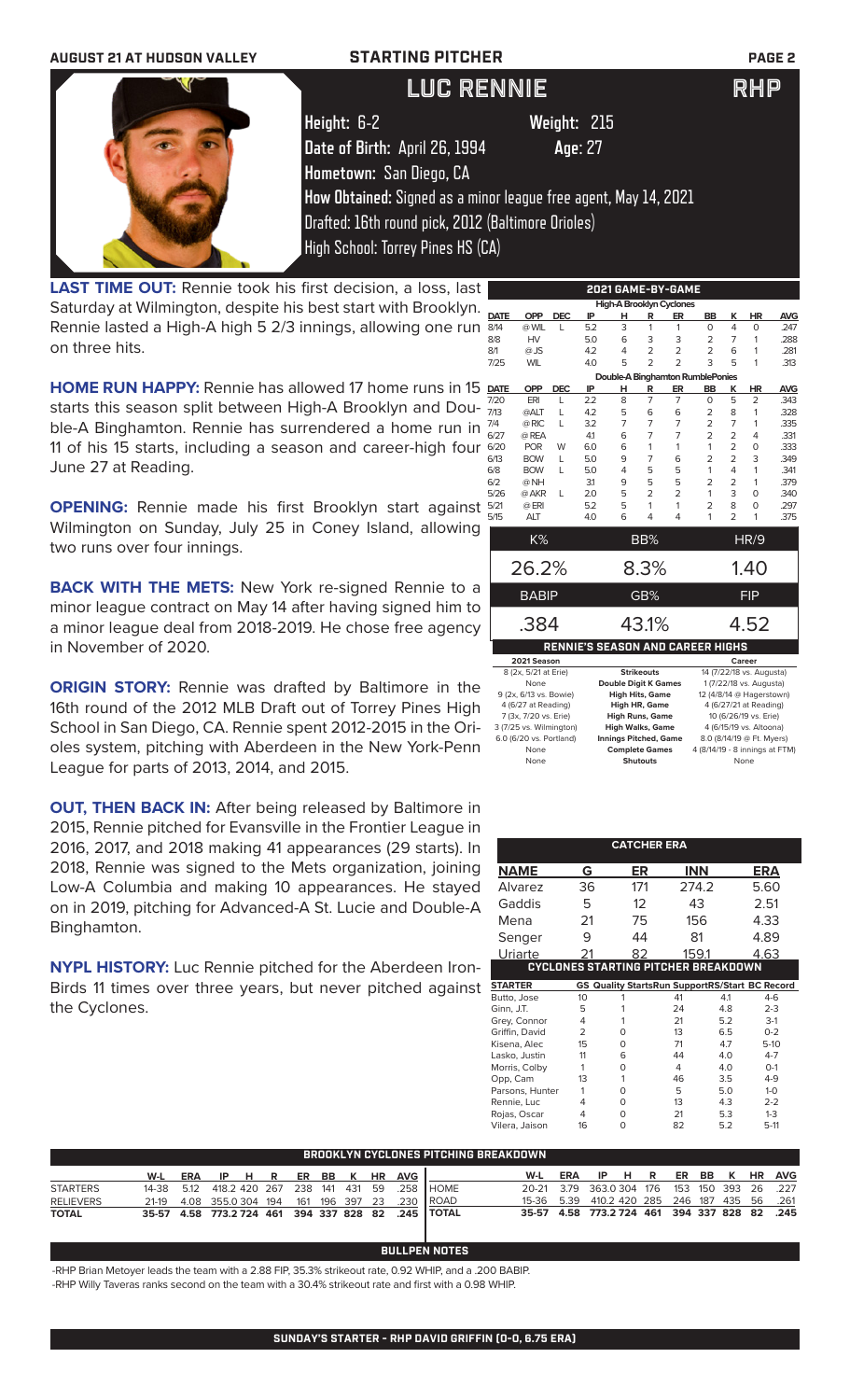|                                                                                      | <b>AUGUST 21 AT HUDSON VALLEY</b>                                                                                                                                                                                                                                               | <b>BATTING PAGES</b>                                                                                                                                                                                                                                                                                                                                                                                                                                                                         | PAGE <sub>3</sub>                                                                                                                                                                                                                                                                                                                                         |
|--------------------------------------------------------------------------------------|---------------------------------------------------------------------------------------------------------------------------------------------------------------------------------------------------------------------------------------------------------------------------------|----------------------------------------------------------------------------------------------------------------------------------------------------------------------------------------------------------------------------------------------------------------------------------------------------------------------------------------------------------------------------------------------------------------------------------------------------------------------------------------------|-----------------------------------------------------------------------------------------------------------------------------------------------------------------------------------------------------------------------------------------------------------------------------------------------------------------------------------------------------------|
| #30 FRANCISCO ALVAREZ - C                                                            |                                                                                                                                                                                                                                                                                 |                                                                                                                                                                                                                                                                                                                                                                                                                                                                                              | .242, 16 HR, 47 RBI, .368 wOBA, wRC+ 127                                                                                                                                                                                                                                                                                                                  |
| Last Game: 0-4<br>RISP: 18-62 (.290)<br>Streak:                                      | Home: 17-98 (.173)<br><b>Road: 35-117 (.299)</b><br>vs. HV: 10-55 (.182) 3-1-4-7                                                                                                                                                                                                | Last HR: 8/18 at Hudson Valley<br>Multi-Hit Games: 13 (8/18 at Hudson Valley)<br>Multi-RBI Games: 14 (8/15 at Wilmington)                                                                                                                                                                                                                                                                                                                                                                    | Season High, Hits: 3 (3x, 8/10 at WIL)<br>Season High, Runs: 3 (3x, 7/6 at HV)<br>Season High, RBI: 4 (2x, 8/10 at WIL)<br><b>Season High, SB: 1 (3x, 8/18 at HV)</b>                                                                                                                                                                                     |
|                                                                                      | No. 38 prospect in the game according to MLB Pipeline                                                                                                                                                                                                                           | • Enters his fourth year in the Mets organizationCalled up from Low-A St. Lucie on Monday, May 2419 years old, turning 20 on November 19<br>· Ranks as the No. 1 prospect in the Mets system according to both MLB Pipeline and Baseball AmericaRanked as No. 4 catching prospect in baseball and the<br>• Hit .417 (20-48) with five doubles, two home runs, and 12 RBIs in 15 games with St. LucieStruck out seven times and walked 15went 2-for-4 in stolen bases                         |                                                                                                                                                                                                                                                                                                                                                           |
|                                                                                      | • Non-roster invitee to Mets Spring TrainingSigned with NYM as NDFA on July 2, 2018                                                                                                                                                                                             |                                                                                                                                                                                                                                                                                                                                                                                                                                                                                              |                                                                                                                                                                                                                                                                                                                                                           |
| ZACH ASHFORD - OF<br>#9                                                              |                                                                                                                                                                                                                                                                                 |                                                                                                                                                                                                                                                                                                                                                                                                                                                                                              | .250, 1 HR, 15 RBI, .300 w0BA, wRC+ 84                                                                                                                                                                                                                                                                                                                    |
| Last Game: 2-4<br><b>RISP:</b> 16-46 (.348)<br><b>Streak: 2 G (3-8)</b>              | Home: 20-81 (.247)<br><b>Road:</b> 20-79 (.253)<br>vs. HV: 17-60 (.283) 3-1-1-7                                                                                                                                                                                                 | Last HR: 5/23 vs. Hudson Valley<br>Multi-Hit Games: 8 (8/20 at Hudson Valley)<br>Multi-RBI Games: 3 (7/24 vs. Wilmington)                                                                                                                                                                                                                                                                                                                                                                    | Season High, Hits: 2 (7x, 8/8 vs. HV)<br>Season High, Runs: 2 (6/6 at JS)<br>Season High, RBI: 2 (3x, 7/24 vs. WIL)<br><b>Season High, SB: 1 (3x, 7/7 at HV)</b>                                                                                                                                                                                          |
|                                                                                      | Enters his third year in the Mets organizationCalled up from Low-A St. Lucie on Saturday, May 22<br>• Drafted by the Mets out of Fresno State in the 6th round of the 2019 MLB Draft                                                                                            | • Hit .340 (17-50) in 14 games with the St. Lucie Mets in 2021, collecting three doubles and six walks with a stolen base<br>• Spent his first few games as a pro with Brooklyn in 2019, hitting .136 in 16 games before being sent to the GCL Mets (37 G, .295/2/23/.413)                                                                                                                                                                                                                   |                                                                                                                                                                                                                                                                                                                                                           |
| #48 OSCAR CAMPOS - C                                                                 |                                                                                                                                                                                                                                                                                 |                                                                                                                                                                                                                                                                                                                                                                                                                                                                                              | .000, 0 HR, 0 RBI, .000 WOBA, WRC+ 0                                                                                                                                                                                                                                                                                                                      |
| <b>Last Game:</b><br><b>RISP:</b><br>Streak:                                         | Home:<br>Road:<br>vs. HV:                                                                                                                                                                                                                                                       | Last HR:<br><b>Multi-Hit Games:</b><br><b>Multi-RBI Games:</b>                                                                                                                                                                                                                                                                                                                                                                                                                               | <b>Season High, Hits:</b><br><b>Season High, Runs:</b><br>Season High, RBI:<br>Season High, SB:                                                                                                                                                                                                                                                           |
| Megill.                                                                              | Quad Cities in the Midwest Leagueelected free agency following the 2020 year.                                                                                                                                                                                                   | · Signed by the Mets on August 20 from the Tri-City ValleyCats of the Frontier League, hitting .305/.322/.405 in 63 games with 17 doubles, three triples, three HR<br>• Came up through the Houston Astros system since 2014, spending six games in 2019 with Triple-A Round Rock. Spent the majority of the season with Low-A<br>• Played for Tri-City in the Houston system in 2018, facing the Brooklyn Cyclones in the NY-Penn League going 4-11Faced current Mets big leaguer RHP Tylor |                                                                                                                                                                                                                                                                                                                                                           |
| #B                                                                                   | <b>ANTOINE DUPLANTIS - OF</b>                                                                                                                                                                                                                                                   |                                                                                                                                                                                                                                                                                                                                                                                                                                                                                              | .263, 5 HR, 28 RBI, .318 wOBA, wRC+ 95                                                                                                                                                                                                                                                                                                                    |
| Last Game: 2-4, 2B, BB, R<br>RISP: 19-68 (.279)<br><b>Streak:</b> 1 G (2-4)          | Home: 32-139 (.230)<br>Road: 57-196 (.291)<br>vs. HV: 22-100 (.200) 3-1-2-11                                                                                                                                                                                                    | Last HR: 7/22 vs. Wilmington<br>Multi-Hit Games: 24 (8/20 at Hudson Valley)<br>Multi-RBI Games: 5 (8/6 vs. Hudson Valley)                                                                                                                                                                                                                                                                                                                                                                    | Season High, Hits: 4 (2x, 7/22 vs, WIL)<br>Season High, Runs: 4 (5/16 at Greenville)<br>Season High, RBI: 3 (3x, 8/6 vs. HV)<br><b>Season High, SB:</b> 1 (6x, 8/20 at HV)                                                                                                                                                                                |
|                                                                                      |                                                                                                                                                                                                                                                                                 |                                                                                                                                                                                                                                                                                                                                                                                                                                                                                              |                                                                                                                                                                                                                                                                                                                                                           |
| 16. finished a season at LSU hitting lower than                                      | • Recorded eight outfield assists in 47 games to lead Brooklyn in 2019                                                                                                                                                                                                          | · Finished his LSU career with 359 hits, most in school history and second-most in SEC history behind fellow Mets MiLB outfielder Jake Mangum (383 hits)Never<br>• Mets 12th round pick, 2019Also drafted in the 19th round by Cleveland in 2018Brother Armond, holds the world record in the pole vault with a height of 6.18m.                                                                                                                                                             |                                                                                                                                                                                                                                                                                                                                                           |
| <b>LUIS GONZALEZ - INF</b><br>#10<br>Last Game: 0-1<br>RISP: 10-38 (.263)<br>Streak: | Home: 14-52 (.269)<br><b>Road:</b> 22-83 (.265)<br>vs. HV: 8-46 (.174) 1-1-2-4                                                                                                                                                                                                  | Last HR: 8/10 at Wilmington<br>Multi-Hit Games: 9 (8/18 at Hudson Valley)<br><b>Multi-RBI Games:</b> 4 (8/11 at Wilmington)                                                                                                                                                                                                                                                                                                                                                                  | .267, 4 HR, 15 RBI, .315 wOBA, wRC+ 94<br>Season High, Hits: 4 (2x, 8/10 at WIL)<br>Season High, Runs: 3 (3x 8/10 at WIL)<br>Season High, RBI: 2 (4x, 8/11 at WIL)<br><b>Season High, SB: 1 (7/22 vs. WIL)</b>                                                                                                                                            |
| • Signed with the Reds in September of 2012.                                         | • Played three games with Low-A St. Lucie, going 3-12 with a double.<br>• Spent seven seasons in the Cincinnati farm system, reaching as high as Triple-A Louisville in 2019.<br>• Career .253 hitter in 587 games and 2,151 at-bats with Cincinnati and New York farm systems. | • Enters his first season in the Mets organization, signing a minor league deal with New York on May 30, 2021.                                                                                                                                                                                                                                                                                                                                                                               |                                                                                                                                                                                                                                                                                                                                                           |
| #2<br><b>RONNY MAURICIO - INF</b>                                                    |                                                                                                                                                                                                                                                                                 |                                                                                                                                                                                                                                                                                                                                                                                                                                                                                              | .234, 16 HR, 52 RBI, .307 w0BA, wRC+ 88                                                                                                                                                                                                                                                                                                                   |
| Last Game: 1-4<br>RISP: 21-87 (.241)<br><b>Streak: 3 G (3-11)</b>                    | Home: 26-136 (.191)<br><b>Road:</b> 53-196 (.270)<br>vs. HV: 15-100 (.150) 2-1-3-11                                                                                                                                                                                             | Last HR: 8/19 at Hudson Valley<br>Multi-Hit Games: 21 (8/13 at Wilmington)<br>Multi-RBI Games: 15 (8/19 at Hudson Valley)                                                                                                                                                                                                                                                                                                                                                                    | · Enters his third year in the Mets organization Spent his draft year with Brooklyn and scored the game-winning run against Lowell in the 2019 NYPL Championship<br>Season High, Hits: 3 (4x, 6/17 atWilmington)<br>Season High, Runs: 3 (7/27 at Jersey Shore)<br>Season High, RBI: 4 (2x, 5/16 at Greeville)<br><b>Season High, SB:</b> 2 (6/27 vs. JS) |
| Dominican Winter League                                                              |                                                                                                                                                                                                                                                                                 | • Enters his fifth year in the Mets organizationRated as the No. 2 prospect in the Mets system and the No. 58 prospect in baseball according to MLB Pipeline<br>• Non-roster invitee to Spring Training for the third consecutive seasonSpent 2020 at the Mets Alternate Site and had one at-bat with the Tigres del Licey in the                                                                                                                                                            |                                                                                                                                                                                                                                                                                                                                                           |
|                                                                                      | • Named a South Atlantic League mid-season All-Star with Columbia (A) in 2019                                                                                                                                                                                                   | • Won the 2018 GCL Mets Sterling Award, given to the team's most valuable playerSigned with the Mets as a 16-year-old on July 2, 2017.                                                                                                                                                                                                                                                                                                                                                       |                                                                                                                                                                                                                                                                                                                                                           |
| <b>JOSE MENA - C</b><br>#16                                                          |                                                                                                                                                                                                                                                                                 |                                                                                                                                                                                                                                                                                                                                                                                                                                                                                              | .173, 1 HR, 6 RBI, .213 wOBA, wRC+ 29                                                                                                                                                                                                                                                                                                                     |
| Last Game: 1-3, BB<br><b>RISP:</b> $6-24$ (.250)<br><b>Streak:</b> 1 G (1-3)         | Home: 4-33 (.121)<br><b>Road: 8-37 (.216)</b><br>vs. HV: 4-26 (.154) 0-0-0-2                                                                                                                                                                                                    | Last HR:<br>Multi-Hit Games: 2 (8/8 vs. Hudson Valley)<br><b>Multi-RBI Games:</b>                                                                                                                                                                                                                                                                                                                                                                                                            | Season High, Hits: 3 (6/20 at Wilmington)<br>Season High, Runs: 2 (6/30 at ABD G2)<br>Season High, RBI: 1 (5x, 8/8 vs. HV)<br><b>Season High, SB:</b> 1(2, 8/6 vs. HV)                                                                                                                                                                                    |
| • Enters his sixth year in the Mets organization<br>RBIs, and runs                   |                                                                                                                                                                                                                                                                                 | • Won a 2019 NYPL Championship with Brooklyn, posting his best offensive season as a professional, posting career highs in batting average, hits, home runs,                                                                                                                                                                                                                                                                                                                                 |                                                                                                                                                                                                                                                                                                                                                           |
|                                                                                      | • Has caught 81% of would-be base stealers (51 of 81) in his previous four seasons in the system.<br>• Signed with the Mets on June 22, 2016 as international free agent.                                                                                                       |                                                                                                                                                                                                                                                                                                                                                                                                                                                                                              |                                                                                                                                                                                                                                                                                                                                                           |
| <b>TANNER MURPHY - OF</b><br># 14                                                    |                                                                                                                                                                                                                                                                                 |                                                                                                                                                                                                                                                                                                                                                                                                                                                                                              | .214, 0 HR, 3 RBI, .268 WOBA, WRC+ 64                                                                                                                                                                                                                                                                                                                     |

**# 22 JAYLEN PALMER - INF/OF .212, 0 HR, 7 RBI, .327 wOBA, wRC+ 101 Last HR: Mathers:** 2 (8/13 at Wilmington **Mathems:** 2 (8/13 at Wilmington) **RISP:** 3-14 (.214) **Road:** 10-38 (.263) **Multi-Hit Games:** 2 (8/13 at Wilmington) **Season High, Runs:** 2 (2x, 8/13 at WIL) **Streak:**  $3 G (3-14)$  **vs. HV:**  $4-28 (143) 1-1-2-4$  **Multi-RBI Games:**  $3 (8/18$  at Hudson Valley) **Season High, SB:** 1 (4x, 8/18 at HV)

• Enters his fourth year in the Mets organization...No. 11 prospect in the Mets system, according to *MLB Pipeline*...Promoted to High-A Brooklyn on 8/3. • Stole 23 bases for Low-A St. Lucie (departs the league as the third-highest total in Low-A Southeast).

• Hit .276/.378/.386 across 66 games with St. Lucie in 2021, collecting 13 doubles, four triples, and two home runs with 24 RBIs.

• Lowered his strikeout rate from 40% in 2019 with Kingsport to 28% with St. Lucie.

• Drafted in the 22nd round of the 2018 MLB Draft out of Holy Cross (NY) High School in Flushing...\$200K signing bonus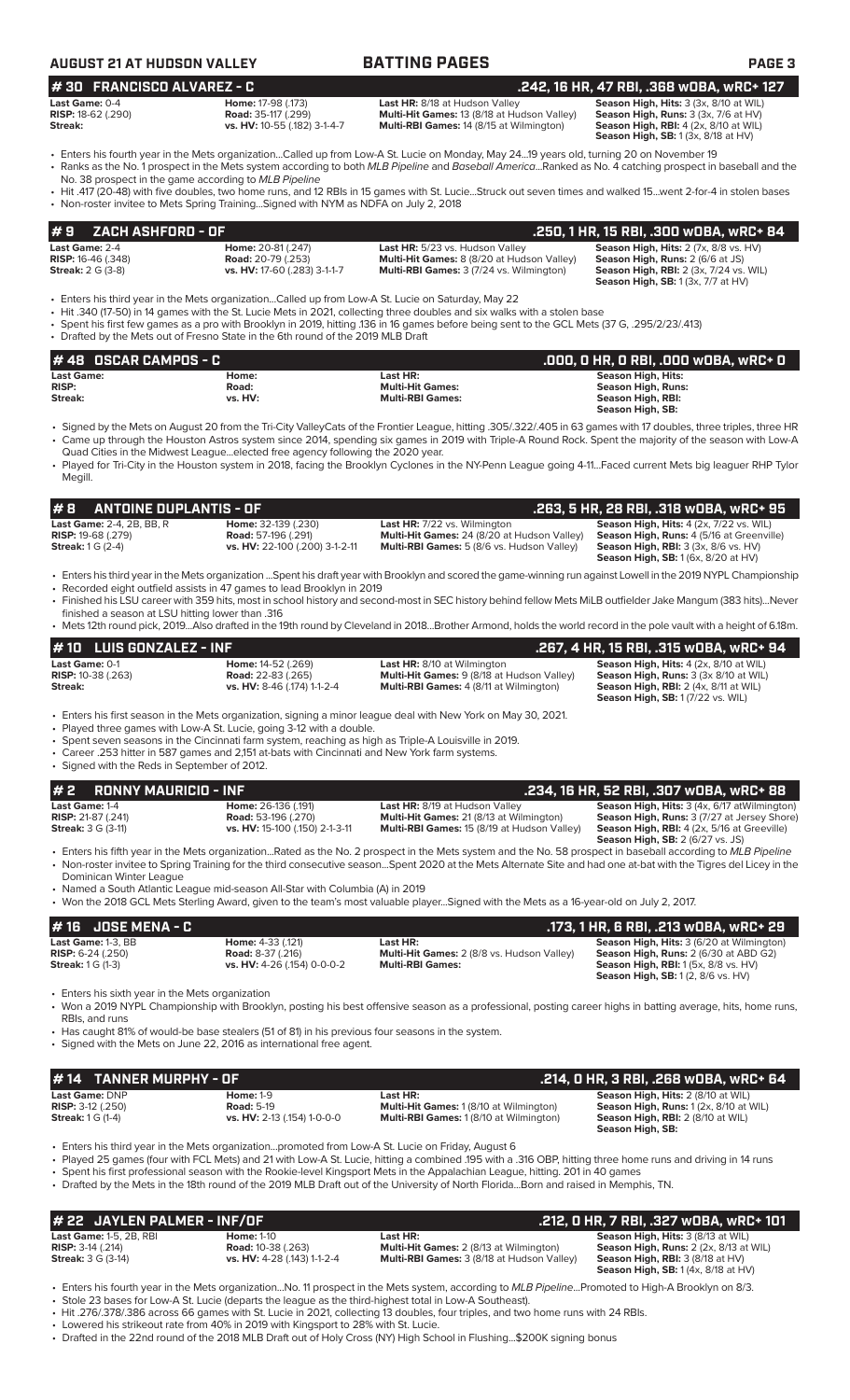| <b>AUGUST 21 AT HUDSON VALLEY</b>                                      |                                                                                                                                                                                                                                                                                                                                                                     | <b>BATTING PAGES</b>                                                                                                                                                                                                                                                                                                                                                          | <b>PAGE 4</b>                                                                                                                                                           |
|------------------------------------------------------------------------|---------------------------------------------------------------------------------------------------------------------------------------------------------------------------------------------------------------------------------------------------------------------------------------------------------------------------------------------------------------------|-------------------------------------------------------------------------------------------------------------------------------------------------------------------------------------------------------------------------------------------------------------------------------------------------------------------------------------------------------------------------------|-------------------------------------------------------------------------------------------------------------------------------------------------------------------------|
| #4<br><b>JOSE PEROZA - INF</b>                                         |                                                                                                                                                                                                                                                                                                                                                                     |                                                                                                                                                                                                                                                                                                                                                                               | .241, 2 HR, 5 RBI, .317 WOBA, WRC+ 94                                                                                                                                   |
| Last Game: 2-4<br>RISP: 1-12 (.083)<br><b>Streak:</b> 3 G (6-13)       | <b>Home: 4-17</b><br><b>Road: 9-37 (.243)</b><br>vs. HV: 10-33 (.303) 2-0-2-5                                                                                                                                                                                                                                                                                       | Last HR: 8/19 at Hudson Valley<br>Multi-Hit Games: 3 (8/20 at Hudson Valley)<br>Multi-RBI Games: 1 (8/18 at Hudson Valley)                                                                                                                                                                                                                                                    | Season High, Hits: 2 (4x, 8/20 at HV)<br>Season High, Runs: 2 (8/18 at HV)<br>Season High, RBI: 3 (8/18 at HV)<br>Season High, SB:                                      |
|                                                                        | • Enters his sixth year in the Mets organizationpromoted to Brooklyn on 8/3 from Low-A St. Lucie.<br>• Hit .274 with seven home runs and 47 RBIs across 64 games with Low-A St. Lucie this season.<br>• Part of Brooklyn's 2019 New York-Penn League Championship Team.<br>• Signed as non-drafted international free agent signing on July 2, 2016 from Venezuela. | • 2021 marks his first full-season assignment after short season assignments with GCL Mets and the NYPL.                                                                                                                                                                                                                                                                      |                                                                                                                                                                         |
| <b>LUKE RITTER - INF</b><br>#19                                        |                                                                                                                                                                                                                                                                                                                                                                     |                                                                                                                                                                                                                                                                                                                                                                               | .243, 11 HR, 36 RBI, .338 WOBA, WRC+ 108                                                                                                                                |
| Last Game: 1-3, BB<br>RISP: 11-49 (.224)<br><b>Streak:</b> 3 G (4-11)  | Home: 10-60 (.167)<br>Road: 34-118 (.288)<br>vs. HV: 10-51 (.196) 4-0-1-5                                                                                                                                                                                                                                                                                           | Last HR: 7/6 at Hudson Valley<br>Multi-Hit Games: 12 (8/19 at Hudson Valley)<br>Multi-RBI Games: 9 (8/19 at Hudson Valley)                                                                                                                                                                                                                                                    | Season High, Hits: 3 (5/11 at Greenville)<br>Season High, Runs: 2 (3x, 7/6 at HV)<br>Season High, RBI: 6 (6/20 at Wilmington)<br>Season High, SB: 1(5/12 at Greenville) |
|                                                                        | • Led Brooklyn in 2019 in games played (68), runs (39), doubles (15), and walks (33)<br>• Played linebacker at Rockhurst High School and set the school record with 184 tackles.                                                                                                                                                                                    | Enters his third year in the Mets organizationWon a New York-Penn League title with Brooklyn in 2019<br>• Missed 32 games with a broken bone in his left handWent on the IL after July 7 when he suffered the injury mid-game at Hudson Valley<br>• Mets 7th-round pick in 2019 from Wichita StateAlso drafted by the Minnesota Twins in the 37th round of the 2018 MLB Draft |                                                                                                                                                                         |
| #45 JDE SU0ZZI - OF                                                    |                                                                                                                                                                                                                                                                                                                                                                     |                                                                                                                                                                                                                                                                                                                                                                               | .235, 1 HR, 6 RBI, .358 wOBA, wRC+ 121                                                                                                                                  |
| Last Game: DNP<br><b>RISP: 4-16 (.250)</b><br><b>Streak:</b> 1 G (1-2) | <b>Home: 5-24</b><br><b>Road: 3-10</b><br>vs. HV: 1-3 (.333) 0-0-1-2                                                                                                                                                                                                                                                                                                | Last HR: 7/16 vs. Jersey Shore<br>Multi-Hit Games: 1 (7/28 at Jersey Shore)<br>Multi-RBI Games: 2 (8/5 vs. Jersey Shore)                                                                                                                                                                                                                                                      | Season High, Hits: 2 (7/28 at JS)<br>Season High, Runs: 2 (7/27 at JS)<br><b>Season High, RBI:</b> 2 (2x, 8/5 vs. HV)<br>Season High, SB:                               |
| • Attended Chaminade High School in Mineola, NY                        | • Enters his third year in the Mets organizationreceived from Low-A St. Lucie on July 13<br>• Signed by the Mets on June 15, 2020 out of Boston College                                                                                                                                                                                                             | • Hit .292 with a .372 on-base percentage in 30 games with the Metsposted a wRC+112, hitting four doubles and two home runs<br>. His father Tem Suezzi is the former Nassau County Executive and current LLS. House of Depresentatives member of NV's 3rd district (Nassau, Suffelly, Queens)                                                                                 |                                                                                                                                                                         |

His father, Tom Suozzi, is the former Nassau County Executive and current U.S. House of Representatives member of NY's 3rd

| $\sharp$ 19 $\,$ JIMMY TITUS - INF |                  |                         | .000, 0 HR, 0 RBI, .000 w0BA, wRC+ -100 |
|------------------------------------|------------------|-------------------------|-----------------------------------------|
| <b>Last Game: DNP</b>              | Home:            | Last HR:                | <b>Season High, Hits:</b>               |
| $RISP: 0-1$                        | <b>Road: 0-5</b> | <b>Multi-Hit Games:</b> | <b>Season High, Runs:</b>               |
| Streak:                            | vs. HV:          | <b>Multi-RBI Games:</b> | Season High, RBI:                       |
|                                    |                  |                         | Season High, SB:                        |

• Enters his third year in professional baseball...Traded from the Dodgers organization to the Mets on April 21, 2021 with SS Albert Suarez.

- Promoted from Low-A St. Lucie (8/9) where he played 38 games, hitting .233 with a .342 on-base percentage...Hit three doubles, one triple, and one home run.
- With St. Lucie this season, held a walk rate of 11.8% and a strikeout rate of 18.4%.
- Drafted by the Los Angeles Dodgers in the 22nd round of the 2019 MLB Draft out of Bryant in the Northeast Conference. • First-ever two-time Connecticut Gatorade State Player of the Year in baseball.

| # 12 JEREMY VASQUEZ - INF                                                       |                                                                                         |                                                                                                                                              | . 275, 7 HR, 26 RBI, .382 wOBA, wRC+ 136                                                                                                                |
|---------------------------------------------------------------------------------|-----------------------------------------------------------------------------------------|----------------------------------------------------------------------------------------------------------------------------------------------|---------------------------------------------------------------------------------------------------------------------------------------------------------|
| <b>Last Game: 1-4</b><br><b>RISP:</b> $9-33$ (.273)<br><b>Streak:</b> 1 G (1-4) | <b>Home: 21-69 (.304)</b><br><b>Road: 19-77 (.247)</b><br>vs. HV: 14-51 (.274) 4-0-5-12 | <b>Last HR: 8/18 at Hudson Valley</b><br><b>Multi-Hit Games: 9 (8/15 at Wilmington)</b><br><b>Multi-RBI Games:</b> 6 (8/18 at Hudson Valley) | <b>Season High, Hits:</b> $2$ ( $7x$ , $8/8$ vs. $HV$ )<br><b>Season High, Runs: 2 (3X 8/7 vs. HV)</b><br><b>Season High, RBI: 3 (2x, 7/24 vs. WIL)</b> |
|                                                                                 |                                                                                         |                                                                                                                                              | <b>Season High, SB: 1 (7/2 at ABD)</b>                                                                                                                  |

• Enters his fifth season in the Mets organization...Received from Double-A Binghamton on June 22

• Played 32 games with the RumblePonies this season, hitting .171 (18-105) with one double, one home run, and 11 RBIs.

• Played with Brooklyn in 2017, hitting .225 with one home run and eight RBIs in 31 games.

• Drafted by the Mets in the 28th round of the 2017 MLB Draft from Nova Southeastern in his home state of Florida...Is from Palm City, FL.

|      |                                           |                         |                  | Hardest Hit Balls - 2021 (not all games listed- from available Trackman data) |      |                                   |                         |           |                        |
|------|-------------------------------------------|-------------------------|------------------|-------------------------------------------------------------------------------|------|-----------------------------------|-------------------------|-----------|------------------------|
| Date | Player                                    | <b>Upponent</b>         | <b>Exit Velo</b> | Result                                                                        | Date | Player                            | <b>Opponent</b>         | Exit Velo | Result                 |
| 8/12 | Francisco Alvarez                         | at Wilmington           | 112.8            | <b>Home Run</b>                                                               | 6/1  | Francisco Alvarez at Jersey Shore |                         | 109.0     | Home Run               |
| 6/12 | Francisco Alvarez vs. Hudson Valley 112.5 |                         |                  | Double                                                                        | 5/25 | Francisco Alvarez vs. Aberdeen    |                         | 109       | Sinale                 |
| 6/11 | Brett Baty                                | vs. Hudson Valley 111.2 |                  | <b>Ground Out</b>                                                             | 8/6  | Ronny Mauricio                    | vs. Hudson Vallev 108.7 |           | <b>Home Rune</b>       |
| 6/29 | Ronny Mauricio                            | at Aberdeen             | 110.4            | Single                                                                        | 6/5  | Francisco Alvarez                 | at Jersev Shore         | 108.7     | <b>Ground Ball Out</b> |
| 8/12 | Ronny Mauricio                            | at Wilmington           | 109.9            | Line Out                                                                      | 6/2  | Francisco Alvarez                 | at Jersev Shore         | 108.7     | Single                 |
| 7/3  | Luis Gonzalez                             | at Aberdeen             | 109.9            | Ground Out                                                                    | 7/13 | Brett Baty                        | at Hudson Valley        | 108.7     | Single                 |
| 6/1  | Adrian Hernandez at Jersey Shore          |                         | 109.8            | <b>Home Run</b>                                                               | 7/22 | Ronny Mauricio                    | vs. Wilminaton          | 108.1     | Home Run               |
| 6/6  | Francisco Alvarez at Jersey Shore         |                         | 109.7            | Single                                                                        | 8/6  | <b>Francisco Alvarez</b>          | vs. Hudson Valley 107.7 |           | <b>Ground Ball Out</b> |
| 6/1  | Ronny Mauricio                            | at Jersev Shore         | 109.6            | Triple                                                                        | 6/16 | Ronny Mauricio                    | at Wilmington           | 107.5     | Home Run               |
| 6/22 | Brett Baty                                | vs. Jersey Shore        | 109.2            | Double                                                                        | 7/6  | Luke Ritter                       | at Hudson Valley        | 107.2     | <b>Home Run</b>        |
| 6/15 | Francisco Alvarez                         | at Wilmington           | 109.2            | Single                                                                        | 6/15 | Ronny Mauricio                    | at Wilmington           | 107.2     | Single                 |

# **Recent Home Run Chart**

| Date<br>7/27 | Player<br>Edgardo Fermin          | <b>Opponent</b><br>at Jersey Shore | Exit Velo | <b>Launch Angle</b> | Distance  | 8/9<br>8/10 | Jeremy Vasquez<br><b>Francisco Alvarez</b><br>Nic Gaddis | vs. Hudson Valley101.1 mph<br>at Wilmington 112.8 mph<br>at Wilmington 97.5 mph | 29.2<br>27.2<br>27.8 | 405 ft.<br>416 ft.<br>388 ft. |
|--------------|-----------------------------------|------------------------------------|-----------|---------------------|-----------|-------------|----------------------------------------------------------|---------------------------------------------------------------------------------|----------------------|-------------------------------|
|              | Ronny Mauricio<br>Luis Gonzalez   | at Jersey Shore<br>at Jersev Shore |           |                     |           |             | Luis Gonzalez                                            | at Wilmington 102.6 mph                                                         | 31.1                 | 442 ft.                       |
|              | Edgardo Fermin                    | at Jersey Shore                    |           |                     |           | 8/12        | <b>Francisco Alvarez</b>                                 | at Wilmington 101.5 mph                                                         | 26.9                 | 398 ft.                       |
|              | Ronny Mauricio                    | at Jersey Shore                    |           |                     |           | 8/15        | <b>Francisco Alvarez</b>                                 | at Wilmington                                                                   |                      |                               |
| 7/30         | Ronny Mauricio                    | at Jersey Shore                    |           |                     |           | 8/18        | Francisco Alvarez                                        | at Hudson Valley                                                                |                      |                               |
| 7/31         | Francisco Alvarez                 | at Jersev Shore                    |           |                     |           |             | Jose Peroza                                              | at Hudson Valley                                                                |                      |                               |
|              | Francisco Alvarez at Jersey Shore |                                    |           |                     |           |             | Jeremy Vasquez                                           | at Hudson Valley                                                                |                      |                               |
| 8/7          | Ronny Mauricio                    | vs. Hudson Valley 108.7            |           | 21                  | 371ft ft. | 8/19        | Jose Peroza                                              | at Hudson Valley                                                                |                      |                               |
| B/B          | <b>Francisco Alvarez</b>          | vs. Hudson Valley                  |           |                     |           |             | Ronny Mauricio                                           | at Hudson Vallev                                                                |                      |                               |
|              | Jeremy Vasquez                    | vs. Hudson Vallev93.6 mph          |           | 33.6                | 341 ft.   |             |                                                          |                                                                                 |                      |                               |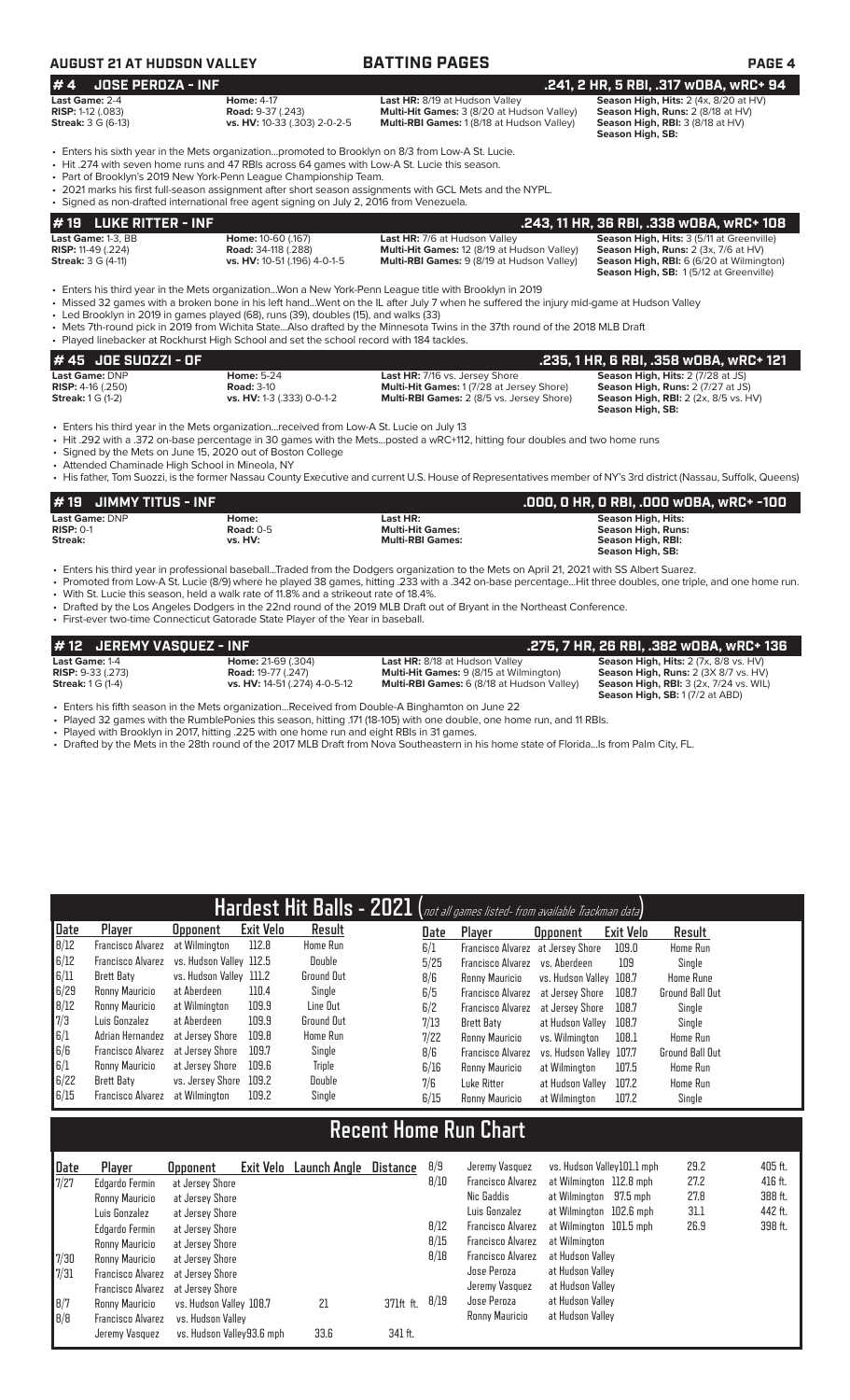| #46                         |                                    | <b>JOSH HEJKA - RHP</b>                                                                                                                                             |                                         |                                                     |  |          | 17.9 K%, 5.6 BB%, 3.68 ERA, 21 G                         |              |                 | <b>LAST FIVE APPEARANCES</b> |                                  |                   |                   |                           |                                |                              |              |
|-----------------------------|------------------------------------|---------------------------------------------------------------------------------------------------------------------------------------------------------------------|-----------------------------------------|-----------------------------------------------------|--|----------|----------------------------------------------------------|--------------|-----------------|------------------------------|----------------------------------|-------------------|-------------------|---------------------------|--------------------------------|------------------------------|--------------|
| <b>Leadoff: 14-38</b>       | Last App: 8/18 at HV               | Last Loss:                                                                                                                                                          | Inherited Runners/Stranded: 20/10       | <b>SV/OP (Last):</b> 1/2 (7/20 vs. WIL)             |  |          | Holds: 2                                                 |              |                 |                              | <b>JOSH HEJKA</b>                |                   |                   |                           |                                |                              |              |
|                             |                                    | · Returns to Brooklyn after spending time with Binghamton (6/3-6/9) and Syracuse (6/10-6/18).                                                                       |                                         |                                                     |  |          |                                                          | DATE<br>8/5  | OPP<br>vs. HV   | <b>DEC</b><br><b>BS</b>      | IP<br>0.2                        | H<br>3            | R<br>1            | ER<br>$\mathbf{1}$        | BB<br>O                        | Κ<br>$\mathbf{1}$            | HI<br>0      |
|                             |                                    | • Enters his third year in the Mets organizationWon a 2019 NYPL title with Brooklyn, splitting time                                                                 |                                         |                                                     |  |          |                                                          | 8/7          | vs. HV          | <b>BS</b>                    | 2.0                              | 4                 | 2                 | $\mathbf{1}$              | O                              | $\overline{2}$               | $\Omega$     |
|                             |                                    | with the Cyclones and Kingsport Mets                                                                                                                                |                                         |                                                     |  |          |                                                          | 8/11         | @ WIL           |                              | 2.1                              | $\overline{7}$    | $\overline{4}$    | $\overline{4}$            | $\mathbf{1}$                   | $\overline{2}$               | $\Omega$     |
|                             |                                    | • Signed as a minor league free agent in mid-summer after pitching in six games with the Westside                                                                   |                                         |                                                     |  |          |                                                          | 8/15         | @ WIL           |                              | 2.0                              | 4                 | 1                 | 1                         | $\mathbf{1}$                   | $\overline{2}$               | 0            |
|                             |                                    | Wolly Mammoths in the United Shore Baseball League                                                                                                                  |                                         |                                                     |  |          |                                                          | 8/18         | @ HV            |                              | 2.1                              | 2                 |                   | $\mathbf{1}$              | $\overline{2}$                 | 3                            | 0            |
|                             |                                    | . Pitched all four years at Johns Hopkins, switching to submarine later in his career.                                                                              |                                         |                                                     |  |          |                                                          |              |                 |                              |                                  |                   |                   |                           |                                |                              |              |
| #5                          |                                    | <b>BRIAN METOYER - RHP</b>                                                                                                                                          |                                         |                                                     |  |          | 35.3 K%, 12.7 BB%, 2.52 ERA, 16 G                        |              |                 |                              | <b>BRIAN METOYER</b>             |                   |                   |                           |                                |                              |              |
|                             | Last App: 8/18 at HV               | <b>Last Loss:</b>                                                                                                                                                   | 5/15 at GVL                             | <b>SV/OP (Last):</b> 1/1 (6/3 at JS)                |  |          | Holds:                                                   | DATE<br>8/4  | OPP             | <b>DEC</b>                   | IP<br>2.0                        | Н<br>$\circ$      | R<br>0            | ER<br>$\circ$             | BB<br>$\circ$                  | Κ<br>2                       | HI<br>0      |
|                             |                                    | Leadoff: 4-20, 2 BB, HBPInherited Runners/Stranded: 8/7                                                                                                             |                                         |                                                     |  |          |                                                          | 8/8          | HV<br>HV        |                              | 1.1                              | 0                 | $\mathbf 0$       | 0                         | $\circ$                        | 2                            | 0            |
|                             |                                    | · Enters his fourth year in the Mets orgWon a New York Penn League title with Brooklyn in 2019                                                                      |                                         |                                                     |  |          |                                                          | 8/12         | @ WIL           |                              | 1.0                              | $\mathbf{1}$      | $\mathbf 0$       | $\circ$                   | $\mathbf{1}$                   | $\mathbf{1}$                 | 0            |
|                             |                                    | • Struck out 40 batters over 28.2 innings with BrooklynSpent his first professional season with                                                                     |                                         |                                                     |  |          |                                                          | 8/14         | @ WIL           |                              | 1.1                              | 0                 | 0                 | 0                         | 0                              | $\overline{2}$               | 0            |
|                             | <b>GCL Mets and Kingsport Mets</b> |                                                                                                                                                                     |                                         |                                                     |  |          |                                                          | 8/18         | @ HV            |                              | 1.0                              | 0                 | 0                 | 0                         | 2                              | 2                            | O            |
|                             |                                    | • Joins Ronnie Robbins (30th, 1981 - Toronto) as the only two LSU-Alexandria Generals to be                                                                         |                                         |                                                     |  |          |                                                          | DATE         | OPP             | <b>DEC</b>                   | <b>BRYCE MONTES DE OCA</b><br>IP | н                 | R                 | ER                        | BB                             | Κ                            | HI           |
|                             |                                    | drafted by a MLB team in school history                                                                                                                             |                                         |                                                     |  |          |                                                          | 7/24         | vs. WIL         |                              | 1.0                              | 2                 | 2                 | 2                         | O                              | 3                            | -1           |
|                             |                                    | • Native of Natchitoches (NACK-ah-tish), the oldest city in Louisiana (est. 1714).                                                                                  |                                         |                                                     |  |          |                                                          | 7/30         | at JS G1        | <b>SV</b>                    | 1.1                              | 1                 | 0                 | $\circ$                   | $\circ$                        | 3                            | 0            |
| #43                         |                                    | <b>BRYCE MONTES DE OCA - RHP</b>                                                                                                                                    |                                         |                                                     |  |          | 28.7 K%, 19.7 BB%, 4.55 ERA, 22 G                        | 8/5          | vs. HV          |                              | 1.0                              | 1                 | 0                 | $\circ$                   | $\overline{2}$                 | 1                            | $\circ$      |
|                             | Last App: 8/13 at WIL              | Last Loss: 7/6 at HV                                                                                                                                                |                                         |                                                     |  |          | <b>SV/OP (Last):</b> 4/4 (7/30 at JS G1) <b>Holds:</b> 1 | 8/8<br>8/13  | vs. HV<br>@ WIL | Г                            | 1.2<br>0.2                       | $\mathbf{1}$<br>3 | 1<br>5            | 0<br>5                    | $\mathbf{1}$<br>$\overline{2}$ | $\mathbf{1}$<br>1            | 0<br>0       |
| <b>Leadoff: 5-19, 5 BB</b>  |                                    |                                                                                                                                                                     | <b>Inherited Runners/Stranded: 8/8</b>  |                                                     |  |          |                                                          |              |                 |                              |                                  |                   |                   |                           |                                |                              |              |
|                             |                                    | • Enters his fourth year in the Mets org Has not pitched as a professional due to injuries                                                                          |                                         |                                                     |  |          |                                                          | DATE         | OPP             | <b>DEC</b>                   | <b>COLBY MORRIS</b><br>IP        | н                 | R                 | ER                        | BB                             | Κ                            | HI           |
|                             |                                    | • Underwent Tommy John surgery as a high school junior and missed 2016 after having ulnar                                                                           |                                         |                                                     |  |          |                                                          | 7/31         | @ JS            |                              | 2.0                              | $\circ$           | 0                 | $\circ$                   | 1                              | $\mathbf{1}$                 | 0            |
|                             | nerve transposition                |                                                                                                                                                                     |                                         |                                                     |  |          |                                                          | 8/4          | vs. HV          |                              | 1.2                              | 1                 | 1                 | 1                         | 0                              | 2                            | 0            |
|                             |                                    | • Previously drafted by Washington in the 15th round of the 2017 MLB Draft and by the Chicago                                                                       |                                         |                                                     |  |          |                                                          | 8/8          | vs. HV          |                              | 1.0                              | $\circ$           | 0                 | $\circ$                   | $\circ$                        | 3                            | $\Omega$     |
|                             |                                    | White Sox in the 14th round of the 2015 MLB Draft.                                                                                                                  |                                         |                                                     |  |          |                                                          | 8/13<br>8/17 | @ WIL<br>@ WIL  | L                            | 2.0<br>1.2                       | 3<br>0            | 1<br>1            | $\mathbf{1}$<br>0         | 1<br>$\circ$                   | 2<br>1                       | 0<br>0       |
| #38                         |                                    | <b>COLBY MORRIS - RHP</b>                                                                                                                                           |                                         |                                                     |  |          | 22.5 K%, 10.6 BB%, 4.33 ERA, 19 G                        |              |                 |                              |                                  |                   |                   |                           |                                |                              |              |
|                             | Last App: 8/17 at HV               |                                                                                                                                                                     | Last Loss: 8/17 at Hudson Valley        | SV/OP (Last):                                       |  |          | Holds:                                                   | DATE         | OPP             | DEC                          | <b>CONNOR O'NEIL</b><br>IP       | Н                 | R                 | ER                        | BB                             | Κ                            | HI           |
|                             |                                    | Leadoff: 8-27, 3B, 3 BB, 3 HBP Inherited Runners/Stranded: 8/3                                                                                                      |                                         |                                                     |  |          |                                                          | 8/1          | @ JS            |                              | 1.0                              | $\mathbf{1}$      | 1                 | $\mathbf{1}$              | 1                              | $\mathbf{1}$                 | 1            |
|                             |                                    | • Enters his first season in the Mets organizationcalled up from Low-A St. Lucie on May 20                                                                          |                                         |                                                     |  |          |                                                          | 8/5          | vs. HV          |                              | 1.0                              | 1                 | $\mathbf 0$       | 0                         | $\circ$                        | 2                            | 0            |
|                             |                                    | • Made four scoreless appearances in relief for the St. Lucie Mets to being 2021                                                                                    |                                         |                                                     |  |          |                                                          | 8/10         | @ WIL           | W                            | 3.0                              | 3                 | $\overline{2}$    | $\mathbf{1}$              | $\circ$                        | $\mathbf{1}$                 | 0            |
|                             |                                    | . Minor League free agent signingpitched at Middlebury in Vermont                                                                                                   |                                         |                                                     |  |          |                                                          | 8/15<br>8/19 | @ WIL<br>@ HV   | BS                           | 2.0<br>0.2                       | 4<br>$\mathbf{1}$ | 3<br>2            | 3<br>$\overline{2}$       | $\circ$<br>4                   | 0<br>$\Omega$                | 0            |
| #9                          |                                    | <b>CONNER O'NEIL - RHP</b>                                                                                                                                          |                                         |                                                     |  |          | 19.2 K%, 12.5 BB%, 7.48 ERA, 14 G                        |              |                 |                              | <b>MICHEL OTANEZ</b>             |                   |                   |                           |                                |                              |              |
|                             | Last App: 8/19 at HV               |                                                                                                                                                                     | Last Loss: 8/19 at Hudson Valley        | SV/OP (Last):                                       |  |          | Holds: 1                                                 | DATE         | OPP             | DEC                          | IP                               | Н                 | R                 | ER                        | BB                             | Κ                            | HI           |
| <b>Leadoff: 7-21, 2 HR</b>  |                                    |                                                                                                                                                                     | Inherited Runners/Stranded: 8/3         |                                                     |  |          |                                                          | 8/6          | vs. JS          | W                            | 2.0                              | $\mathbf{1}$      | 1                 | $\mathbf{1}$              | 3                              | 3                            | 0            |
|                             |                                    | • Enters his fifth year in the Mets organizationreceived from Double-A Binghamton on 6/20<br>• Has not pitched in 2021Last pitched for Advanced-A St. Lucie in 2019 |                                         |                                                     |  |          |                                                          | 8/10<br>8/13 | @ WIL<br>@ WIL  |                              | 1.0<br>0.2                       | 1<br>$\circ$      | 1<br>$\circ$      | $\mathbf{1}$<br>$\circ$   | 0<br>$\circ$                   | $\mathbf{1}$<br>$\mathbf{1}$ | 1<br>O       |
|                             |                                    | • Spent his first professional season with Brooklyn in 2017, pitching 19 times in relief                                                                            |                                         |                                                     |  |          |                                                          | 8/17         | @ HV            |                              | 1.0                              | $\circ$           | $\circ$           | $\circ$                   | $\mathbf{1}$                   | $\mathbf{1}$                 | 0            |
|                             |                                    | • Drafted by the Mets in the 7th round of the 2017 MLB Draft from Cal State-Northridge                                                                              |                                         |                                                     |  |          |                                                          | 8/20         | @ HV            |                              | 1.0                              | $\circ$           | 0                 | $\Omega$                  | 1                              | $\overline{2}$               | O            |
|                             |                                    |                                                                                                                                                                     |                                         |                                                     |  |          |                                                          |              |                 |                              | <b>HUNTER PARSONS</b>            |                   |                   |                           |                                |                              |              |
| #26                         |                                    | <b>MICHEL OTANEZ - RHP</b>                                                                                                                                          |                                         |                                                     |  |          | 28.7 K%, 24.0 BB%, 4.83 ERA, 28 G                        | DATE         | OPP             | <b>DEC</b>                   | IP                               | н                 | R                 | ER                        | BB                             | Κ                            | HI           |
|                             | Last App: 8/20 at HV               | <b>Last Loss:</b>                                                                                                                                                   |                                         | <b>SV/OP (Last):</b> 0/2 (BS vs. JS)                |  |          | Holds: 3                                                 | 8/4          | vs. HV          |                              | 1.2                              | $\mathbf{1}$      | 0                 | 0                         | $\circ$                        | 2                            | 0            |
| Leadoff: 5-24               |                                    |                                                                                                                                                                     | Inherited Runners/Stranded: 15/5        |                                                     |  |          |                                                          | 8/6<br>8/10  | vs. HV<br>@ WIL |                              | 2.0<br>2.0                       | 2<br>$\mathbf{1}$ | $\circ$<br>2      | $\circ$<br>$\overline{2}$ | $\circ$<br>$\overline{2}$      | 3<br>$\circ$                 | $\circ$<br>0 |
|                             |                                    | · Enters his sixth year in the Mets org No. 26 prospect in the system according to MLB Pipeline                                                                     |                                         |                                                     |  |          |                                                          | 8/15         | @ WIL           |                              | 0.0                              | 3                 | 5                 | 5                         | 2                              | $\Omega$                     | 0            |
|                             |                                    | • Returns to Brooklyn for the second assignment in a row                                                                                                            |                                         |                                                     |  |          |                                                          | 8/18         | @ HV            | W                            | 2.0                              | 2                 | $\overline{1}$    | 1                         | 0                              | 3                            | 1            |
|                             |                                    | • Pitched with the Cyclones and won an NYPL title in 2019 and also spent time with Kingsport                                                                        |                                         |                                                     |  |          |                                                          |              |                 |                              | <b>EVY RUIBAL</b>                |                   |                   |                           |                                |                              |              |
|                             |                                    | . Missed 2017 due to injuryStruck out 21 batters in 21.1 innings with the DSL Mets1 in 2016.                                                                        |                                         |                                                     |  |          |                                                          | DATE<br>8/5  | OPP<br>vs. HV   | <b>DEC</b>                   | IP<br>1.0                        | н<br>2            | R<br>1            | ER<br>1                   | BB<br>0                        | Κ<br>$\overline{2}$          | HI<br>0      |
| #44                         |                                    | <b>HUNTER PARSONS - RHP</b>                                                                                                                                         |                                         |                                                     |  |          | 22.2 K%, 15.1 BB%, 6.26 ERA, 17 G                        | 8/7          | vs. HV          | W                            | 1.0                              | 1                 | 0                 | $\mathsf O$               | 0                              | 0                            | 0            |
|                             | Last App: 8/18 at WIL              | <b>Last Loss:</b>                                                                                                                                                   |                                         | SV/OP (Last):                                       |  |          | Holds: 1                                                 | 8/11         | @ WIL           |                              | 1.0                              | 1                 | 3                 | 2                         | 3                              | 2                            | 0            |
| Leadoff: 6-22, 3 BB         |                                    |                                                                                                                                                                     | <b>Inherited Runners/Stranded: 11/7</b> |                                                     |  |          |                                                          | 8/15         | @ WIL           |                              | 1.0                              | 1                 | 0                 | $\mathsf O$               | 0                              | $\mathbf{1}$                 | 0            |
|                             |                                    | • Enters his third year in the Mets orgCalled up from Low-A St. Lucie on May 20                                                                                     |                                         |                                                     |  |          |                                                          | 8/19         | @ HV            | BS, L                        | 1.1                              | 2                 | 2                 | $\overline{2}$            | 1                              | 2                            | 1            |
|                             |                                    | • Made four relief appearances with the Mets (A-), striking out 18 in 10 innings (45% K rate).                                                                      |                                         |                                                     |  |          |                                                          |              |                 |                              |                                  |                   |                   |                           |                                |                              |              |
|                             |                                    | • Pitched with the Cyclones and won an NYPL title in 2019                                                                                                           |                                         |                                                     |  |          |                                                          |              |                 |                              | <b>WILLY TAVERAS</b>             |                   |                   |                           |                                |                              |              |
|                             |                                    |                                                                                                                                                                     |                                         |                                                     |  |          |                                                          | DATE<br>8/1  | OPP<br>@ JS     | DEC                          | IP<br>1.1                        | <u>н</u><br>2     | $\mathsf{R}$<br>1 | ER<br>1                   | BB<br>1                        | Κ<br>$\mathbf{1}$            | H<br>0       |
| #50                         |                                    | <b>EVY RUIBAL - RHP</b>                                                                                                                                             |                                         |                                                     |  |          | 23.2 K%, 17.4 BB% 6.91 ERA, 12 G                         | 8/6          | HV              | S                            | 2.0                              | $\mathbf{1}$      | 0                 | 0                         | 0                              | 4                            | 0            |
|                             | Last App: 8/19 at HV               | Last Loss: 8/19 at HV                                                                                                                                               |                                         | SV/OP (Last):                                       |  | Holds: 1 |                                                          | 8/12         | @ WIL           |                              | 2.0                              | 0                 | 0                 | 0                         | $\mathbf{1}$                   | 1                            | 0            |
| Leadoff: 3-10, 2B           |                                    |                                                                                                                                                                     | <b>Inherited Runners/Stranded: 9/7</b>  |                                                     |  |          |                                                          | 8/17         | @ HV            |                              | 2.0                              | $\mathbf{1}$      | 0                 | 0                         | $\mathsf{O}\xspace$            | $\overline{2}$               | 0            |
|                             |                                    | • Signed to a minor league deal on June 27 from the Florence Y'alls (Frontier League)                                                                               |                                         |                                                     |  |          |                                                          | 8/20         | @ HV            |                              | 2.0                              | 3                 | 1                 | $\mathbf{1}$              | 0                              | $\overline{2}$               | O            |
|                             |                                    | • Pitched in the Dodgers system from 2015-2018, reaching High-A Rancho Cucamonga                                                                                    |                                         |                                                     |  |          |                                                          |              |                 |                              |                                  |                   |                   |                           |                                |                              |              |
|                             |                                    | • Drafted by the Dodgers in the 16th round of the 2017 MLB Draft from Notre Dame                                                                                    |                                         |                                                     |  |          |                                                          |              |                 |                              |                                  |                   |                   |                           |                                |                              |              |
|                             |                                    | • From Milburn, New Jersey, attending Milburn High School                                                                                                           |                                         |                                                     |  |          |                                                          |              |                 |                              |                                  |                   |                   |                           |                                |                              |              |
| #35                         |                                    | <b>WILLY TAVERAS - RHP</b>                                                                                                                                          |                                         |                                                     |  |          | 30.4 K%, 5.4 BB% 2.51 ERA, 8 G                           |              |                 |                              |                                  |                   |                   |                           |                                |                              |              |
|                             | Last App: 8/20 at HV               | Last Loss:                                                                                                                                                          |                                         | <b>SV/OP (Last):</b> 1/2 (8/6 vs. HV) <b>Holds:</b> |  |          |                                                          |              |                 |                              |                                  |                   |                   |                           |                                |                              |              |
| <b>Leadoff:</b> 2-12, BB, K |                                    |                                                                                                                                                                     | <b>Inherited Runners/Stranded: 2/2</b>  |                                                     |  |          |                                                          |              |                 |                              |                                  |                   |                   |                           |                                |                              |              |
|                             |                                    | • Received from Low- $\Delta$ St. Lucie on Friday Luly 16 in a move that sent LHP Andrew Ed-                                                                        |                                         |                                                     |  |          |                                                          |              |                 |                              |                                  |                   |                   |                           |                                |                              |              |

• Received from Low-A St. Lucie on Friday, July 16 in a move that sent LHP Andrew Edwards to Double-A Binghamton

• Pitched in 18 games with St. Lucie, posting a 36% strikeout rate (best in career) and a 2.1% walk rate (lowest of career)

• Struggled in Low-A Columbia in 2019, allowing a 4.56 FIP...2021 FIP is 2.49

• 23 years old from Villa Isabela in the Dominican Republic...Signed by Mets June 1, 2016

|              |                |            | <b>JOSH HEJKA</b>          |                      |                |                |           |                |           |
|--------------|----------------|------------|----------------------------|----------------------|----------------|----------------|-----------|----------------|-----------|
| DATE         | <b>OPP</b>     | DEC        | IP                         | н                    | R              | ER             | <b>BB</b> | Κ              | ΗR        |
| 8/5          | vs. HV         | <b>BS</b>  | 0.2                        | 3                    | 1              | 1              | 0         | 1              | 0         |
| 8/7          | vs. HV         | BS         | 2.0                        | 4                    | 2              | 1              | 0         | 2              | 0         |
| 8/11         | @ WIL          |            | 2.1                        | 7                    | 4              | 4              | 1         | 2              | 0         |
| 8/15         | @ WIL          |            | 2.0                        | 4                    | 1              | 1              | 1         | 2              | 0         |
| 8/18         | @ HV           |            | 2.1                        | $\overline{2}$       | 1              | 1              | 2         | 3              | 0         |
|              |                |            |                            |                      |                |                |           |                |           |
| DATE         | OPP            | DEC        | <b>BRIAN METOYER</b><br>IP | Н                    | R              | ER             | BB        | Κ              | ΗR        |
| 8/4          | HV             |            | 2.0                        | 0                    | O              | 0              | 0         | $\overline{2}$ | 0         |
| 8/8          | HV             |            | 1.1                        | 0                    | 0              | 0              | 0         | 2              | 0         |
| 8/12         | @ WIL          |            | 1.0                        | 1                    | 0              | 0              | 1         | 1              | 0         |
| 8/14         | @ WIL          |            | 1.1                        | 0                    | 0              | 0              | 0         | $\overline{2}$ | 0         |
| 8/18         | @ HV           |            | 1.0                        | 0                    | 0              | 0              | 2         | 2              | 0         |
|              |                |            | <b>BRYCE MONTES DE OCA</b> |                      |                |                |           |                |           |
| DATE         | OPP            | DEC        | IP                         | Н                    | R              | ER             | ВB        | Κ              | ΗR        |
| 7/24         | vs. WIL        |            | 1.0                        | $\overline{2}$       | $\overline{2}$ | 2              | 0         | 3              | 1         |
| 7/30         | at JS G1       | <b>SV</b>  | 1.1                        | 1                    | 0              | 0              | 0         | 3              | 0         |
| 8/5          | vs. HV         |            | 1.0                        | 1                    | 0              | 0              | 2         | 1              | 0         |
| 8/8          | vs. HV         |            | 1.2                        | 1                    | 1              | 0              | 1         | 1              | 0         |
| 8/13         | @ WIL          | L          | 0.2                        | 3                    | 5              | 5              | 2         | 1              | 0         |
|              |                |            | <b>COLBY MORRIS</b>        |                      |                |                |           |                |           |
| DATE         | OPP            | DEC        | IP                         | н                    | R              | ER             | BB        | Κ<br>1         | <b>HR</b> |
| 7/31         | @ JS           |            | 2.0                        | 0                    | 0              | 0              | 1         |                | 0         |
| 8/4          | vs. HV         |            | 1.2                        | 1                    | 1              | 1              | 0         | 2              | 0         |
| 8/8          | vs. HV         |            | 1.0                        | 0                    | 0              | 0              | 0         | 3              | 0         |
| 8/13         | @ WIL          |            | 2.0                        | 3                    | 1              | 1              | 1         | 2              | 0         |
| 8/17         | @ WIL          | L          | 1.2                        | 0                    | 1              | O              | 0         | 1              | 0         |
|              |                |            | <b>CONNOR O'NEIL</b>       |                      |                |                |           |                |           |
| DATE         | OPP            | <b>DEC</b> | IP<br>1.0                  | н<br>1               | R<br>1         | ER<br>1        | BB<br>1   | Κ<br>1         | ΗR<br>1   |
| 8/1<br>8/5   | @ JS<br>vs. HV |            | 1.0                        | 1                    | O              | 0              | 0         | $\overline{2}$ | 0         |
|              | @ WIL          | W          |                            | 3                    | $\overline{2}$ |                | 0         | 1              | 0         |
| 8/10<br>8/15 | @ WIL          |            | 3.0<br>2.0                 | 4                    | 3              | 1<br>3         | 0         | 0              | 1         |
| 8/19         | @ HV           | BS         | 0.2                        | 1                    | $\overline{2}$ | 2              | 4         | 0              | 0         |
|              |                |            | <b>MICHEL OTANEZ</b>       |                      |                |                |           |                |           |
| DATE         | OPP            | DEC        | IP                         | Н                    | R              | ER             | BB        | Κ              | ΗR        |
| 8/6          | vs. JS         | W          | 2.0                        | 1                    | 1              | 1              | 3         | 3              | 0         |
| 8/10         | @ WIL          |            | 1.0                        | 1                    | 1              | 1              | 0         | 1              | 1         |
| 8/13         | @ WIL          |            | 0.2                        | 0                    | 0              | 0              | 0         | 1              | 0         |
| 8/17         | @ HV           |            | 1.0                        | 0                    | 0              | 0              | 1         | 1              | 0         |
| 8/20         | @ HV           |            | 1.0                        | 0                    | 0              | 0              | 1         | $\overline{2}$ | 0         |
|              |                |            | <b>HUNTER PARSONS</b>      |                      |                |                |           |                |           |
| DATE         | <b>OPP</b>     | DEC        | IP                         | Н                    | R              | ER             | <b>BB</b> | Κ              | HR        |
| 8/4          | vs. HV         |            | 1.2                        | 1                    | 0              | 0              | 0         | 2              | 0         |
| 8/6          | vs. HV         |            | 2.0                        | $\overline{2}$       | 0              | 0              | 0         | 3              | 0         |
| 8/10         | @ WIL          |            | 2.0                        | 1                    | $\overline{2}$ | 2              | 2         | 0              | 0         |
| 8/15         | @ WIL          | L          | 0.0                        | 3                    | 5              | 5              | 2         | 0              | 0         |
| 8/18         | @ HV           | W          | 2.0                        | $\overline{2}$       | 1              | 1              | O         | 3              | 1         |
| DATE         | OPP            | DEC        | EV<br>IP                   | <b>/ RUIBAL</b><br>Н | R              | ER             | <b>BB</b> | K              | <u>HR</u> |
| 8/5          | vs. HV         |            | 1.0                        | 2                    | 1              | 1              | 0         | 2              | 0         |
| 8/7          | vs. HV         | W          | 1.0                        | 1                    | 0              | 0              | 0         | 0              | 0         |
| 8/11         | @ WIL          |            | 1.0                        | 1                    | 3              | 2              | 3         | 2              | 0         |
| 8/15         | @ WIL          |            | 1.0                        | 1                    | 0              | 0              | 0         | 1              | 0         |
| 8/19         | @ HV           | BS, L      | 1.1                        | $\overline{2}$       | 2              | $\overline{2}$ | 1         | $\overline{2}$ | 1         |
|              |                |            |                            |                      |                |                |           |                |           |
|              |                |            | <b>WILLY TAVERAS</b>       |                      |                |                |           |                |           |
| DATE         | OPP            | <b>DEC</b> | IP                         | H                    | R              | <u>ER</u>      | <b>BB</b> | Κ              | HR        |
| 8/1          | @ JS           |            | 1.1                        | 2                    | 1              | 1              | 1         | 1              | 0         |
| 8/6          | HV             | S          | 2.0                        | 1                    | 0              | 0              | 0         | 4              | 0         |

|                | <b>Number of Pitches Thrown</b> |    |    |    |    |                          |    |  |  |  |  |
|----------------|---------------------------------|----|----|----|----|--------------------------|----|--|--|--|--|
| <b>Pitcher</b> | Days Rest 8/16                  |    |    |    |    | 8/17 8/18 8/19 8/20 8/21 |    |  |  |  |  |
| Hejka          | 2                               |    | 56 |    |    |                          |    |  |  |  |  |
| Metoyer        | 2                               |    | 35 |    |    |                          |    |  |  |  |  |
| Montes de Oca  | $7^*$                           | -- | -- |    | -- |                          | -- |  |  |  |  |
| Morris         | 3                               | 26 | -- |    |    | --                       | -- |  |  |  |  |
| O'Neil         |                                 | -- | -- | 33 | -- | --                       | -- |  |  |  |  |
| Otanez         | O                               | 15 | -- |    | 13 |                          | -- |  |  |  |  |
| Parsons        | 2                               | -- | 35 | -- |    |                          |    |  |  |  |  |
| Ruibal         |                                 |    |    | 34 |    |                          |    |  |  |  |  |
| Taveras        | O                               | 21 |    |    | 21 |                          |    |  |  |  |  |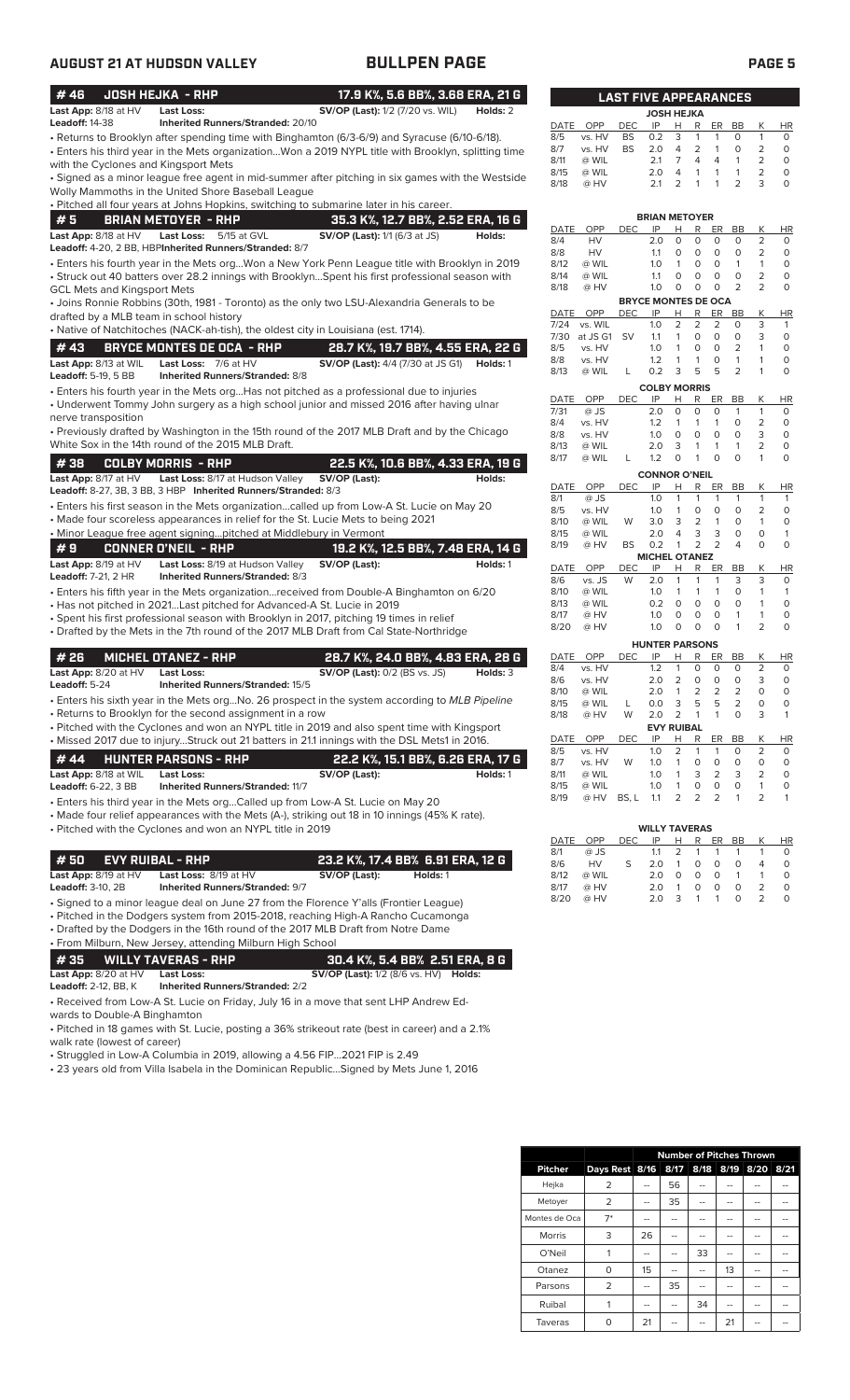| INDIVIDUAL PITCHING HIGHS |                                                                           |  |  |  |  |  |  |  |
|---------------------------|---------------------------------------------------------------------------|--|--|--|--|--|--|--|
|                           |                                                                           |  |  |  |  |  |  |  |
|                           |                                                                           |  |  |  |  |  |  |  |
|                           | Most Home Runs Allowed, Game 4 (2x, Jose Butto, 6/6 at Jersey Shore)      |  |  |  |  |  |  |  |
|                           | Most Strikeouts, Game, Starter 9 (2x, Connor Grey, 7/16 vs. Jersey Shore) |  |  |  |  |  |  |  |
|                           |                                                                           |  |  |  |  |  |  |  |
|                           |                                                                           |  |  |  |  |  |  |  |
|                           |                                                                           |  |  |  |  |  |  |  |
|                           |                                                                           |  |  |  |  |  |  |  |
|                           |                                                                           |  |  |  |  |  |  |  |
|                           |                                                                           |  |  |  |  |  |  |  |
|                           |                                                                           |  |  |  |  |  |  |  |
|                           |                                                                           |  |  |  |  |  |  |  |

| TEAM PITCHING HIGHS                                                                   |  |
|---------------------------------------------------------------------------------------|--|
|                                                                                       |  |
|                                                                                       |  |
|                                                                                       |  |
| Fewest Runs Allowed, Game  0 (3x, last: 7/30 at Jersey Shore G1 - 7 innings)          |  |
|                                                                                       |  |
|                                                                                       |  |
|                                                                                       |  |
|                                                                                       |  |
|                                                                                       |  |
| Most Strikeouts, Nine Innings …………………………………………………………………15 (3x, 7/6 vs. Hudson Valley) |  |
| Most Strikeouts, Extra Innings  10 (2x, 7/7 at Hudson Valley - 10 innings)            |  |
|                                                                                       |  |
|                                                                                       |  |
|                                                                                       |  |
|                                                                                       |  |
| Most Pitchers Used, Extra Innings 5 (5/23 vs. Hudson Valley - 12 innings)             |  |
|                                                                                       |  |

| <b>TEAM MISCELLANEOUS</b>                                                          |  |
|------------------------------------------------------------------------------------|--|
|                                                                                    |  |
| Longest Game, Time, Extra-Inning Game3:30 (6/23 vs. Jersey Shore - 10 innings)     |  |
| Shortest Game, Time Nine-Inning Game.  2:20 (2x, 5/18 vs. HV & 8/14 at Wilmington) |  |
|                                                                                    |  |
|                                                                                    |  |
|                                                                                    |  |
|                                                                                    |  |
|                                                                                    |  |
|                                                                                    |  |
|                                                                                    |  |
|                                                                                    |  |
|                                                                                    |  |
|                                                                                    |  |

### **OUTFIELD ASSISTS (12) NAME TOTAL (LAST)**

| Duplantis | 6 | 8/20 at HV      |
|-----------|---|-----------------|
| Ashford   | 3 | 7/23 vs. WIL    |
| Molina    |   | $5/21$ vs. $HV$ |
| Winaker   |   | 5/6 at ASH      |
| Bohanek   |   | $7/6$ at HV     |
|           |   |                 |

|                          |           | C                                                                    |
|--------------------------|-----------|----------------------------------------------------------------------|
| UNIFORM RECORDS          |           | G<br>E                                                               |
| <b>Home White</b>        | $7 - 5$   | C                                                                    |
| <b>Road Gray</b>         | $15 - 31$ | Ņ<br>S                                                               |
| <b>Championship Gold</b> | $9-12$    | $\overline{C}$<br>Ţ                                                  |
| <b>Coney Island</b>      | $0 - 2$   | S<br>H                                                               |
| Los Jefes                | $1-0$     | ŀ<br>С<br>ŀ<br>C CO CO<br>$\mathsf{H}$<br>F<br>D<br>Ņ<br>S<br>C<br>V |
|                          |           | V<br>c                                                               |

|                | RECORD BREAKDOWN              |  |
|----------------|-------------------------------|--|
| AST)           |                               |  |
| t HV           |                               |  |
| . WIL          |                               |  |
| : H\<br>ASH    |                               |  |
| t HV           |                               |  |
|                |                               |  |
|                |                               |  |
|                |                               |  |
|                |                               |  |
|                |                               |  |
|                |                               |  |
|                |                               |  |
| 5              |                               |  |
|                |                               |  |
| $^{11}$        |                               |  |
| $\overline{c}$ |                               |  |
|                |                               |  |
| $\overline{a}$ | Score 4 or More Runs31-17     |  |
|                |                               |  |
| Ď              |                               |  |
|                | Do Not Allow a Home Run 18-18 |  |
|                | Hit More Home Runs 20-10      |  |
|                | Opponent Hits More HRs3-23    |  |
|                |                               |  |
|                |                               |  |
|                |                               |  |
|                |                               |  |
|                |                               |  |
|                |                               |  |
|                |                               |  |
|                |                               |  |
|                | Opponent Scores First 11-40   |  |
|                |                               |  |
|                |                               |  |
|                |                               |  |

### **MISC. WINS**

| the company of the company of |                                        |
|-------------------------------|----------------------------------------|
|                               | Come from Behind Wins  14 (8/18 at HV) |
|                               | Wins in Last At-Bat 6 (8/8 vs. WIL)    |
|                               | Walk-off Wins 4 (8/8 vs. WIL)          |
|                               |                                        |

Series on Road........................................ 0-7-1 Overall Series..........................................1-9-5

Rubber Game of Series ................................. Last Game of Series .................................6-8 Series Sweeps ............................................1-0 Errorless....................................................13-21

vs. LHP Starters.......................................14-16

First Game of Series

Extra Innings.

vs. RHP Starters ...

### **AUGUST 21 AT HUDSON VALLEY HIGH/LOW & CHARTS PAGE 6**

| INDIVIDUAL BATTING HIGHS                                                    |
|-----------------------------------------------------------------------------|
|                                                                             |
|                                                                             |
|                                                                             |
|                                                                             |
|                                                                             |
| Most Triples, Game1 (20x, last: Jaylen Palmer, 8/19 at Hudson Valley)       |
|                                                                             |
| Home Runs, Consecutive Games Three games (2x, last: Luke Ritter, 6/18-6/21) |
|                                                                             |
|                                                                             |
|                                                                             |
|                                                                             |
|                                                                             |
| Most Strikeouts, Game4 (15x, Francisco Alvarez, 8/8 vs. Hudson Valley)      |
|                                                                             |
| Most Extra-Base Hits, Game 3 (3x, Cody Bohanek, 6/15 at Wilmington)         |
|                                                                             |
| <b>TEAM BATTING HIGHS</b>                                                   |
|                                                                             |
|                                                                             |
|                                                                             |
|                                                                             |
|                                                                             |
|                                                                             |
|                                                                             |
|                                                                             |
|                                                                             |
|                                                                             |
|                                                                             |
|                                                                             |
|                                                                             |
|                                                                             |
|                                                                             |
|                                                                             |
|                                                                             |
|                                                                             |
|                                                                             |
|                                                                             |

**FIELDING**

Most Double Plays Hit into, Game........................3 (5x, 7/7 at Hudson Valley - 10 innings)

Most Errors, Team, Game...............................................................................6 (5/7 at Asheville) Most Errors, Individual, Game....... 2 (7x, last: Ronny Mauricio, 7/30 at Jersey Shore G2) Most Double Plays Turned, Nine-Inning Game.......................... 3 (5/19 vs. Hudson Valley) Consecutive Errorless Games, Team.

### **STARTERS BY POSITION**

**C-** Alvarez (36), Mena (22), Uriarte (19), Senger (9), Gaddis (5)

**1B-** Genord (49), Vasquez (30), Ritter (6), Bohanek (4), Winaker (2), Martinez (1)

**2B-** Ritter (41), Gonzalez (30), Walters (12), Fermin (4), Peroza (1), Tiberi (1), Struble (1), McNeil (1), Bohanek (1)

**3B-** Baty (41), Bohanek (20), Peroza (13), Tiberi (7), Fermin (7), Gaddis (1), Gonzalez (1)

**SS-** Mauricio (74), Bohanek (6), Gonzalez (5), Walters (4), Fermin (3)

**LF-** Duplantis (44), Tiberi (12), Suozzi (9), Vasquez (7), Ashford (7), Bohanek (4), Baty (3), Murphy (2), Palmer (1), Winaker (1), Kleszcz (1), Struble (1)

**CF-** Duplantis (39), Hernandez (23), Palmer (12), Mangum (8), Hernandez (8), Molina (6), Ota (2), Murphy (2), Ashford (1)

**RF-** Ashford (38), Struble (15), Molina (10), Kleszcz (6), Bohanek (5), Winaker (4), Martinez (3), Hernandez (4), Murphy (3), Ota (1), Suozzi (1), Palmer (1)

**DH-** Alvarez (27), Mauricio (10), Genord (8), Vasquez (8), Baty (7), Ritter (4), Ashford (3), Bohanek (3), Tiberi (3), Hernandez (3), Gaddis (2), Peroza (2), Senger (2), Mena (2), Walters (2), Fermin (2), Mangum (1), Struble (1), Titus (1), Gonzalez (1)

### **STARTERS BY BATTING ORDER**

**1st -** Duplantis (74), Palmer (4). Bohanek (4), Struble (3), Tiberi (2), Mangum (2), Ashford (1), McNeil (1)

**2nd -** Bohanek (18), Fermin (15), Mauricio (11), Palmer (9), Duplantis (8), Ashford (6), Gonzalez (6), Mangum (5), Winaker (4), Tiberi (3), Struble (3), Walters (2), Alvarez (2), Ritter (1)

**3rd -** Mauricio (74), Baty (15), Alvarez (1), Martinez (1)

**4th-** Baty (37), Alvarez (33), Ritter (9), Vasquez (8), Genord (2), Martinez (2)

**5th-** Alvarez (26), Vasquez (25), Ritter (14), Bohanek (5), Genord (5), Senger (4), Ashford (4), Gonzalez (3), Ota (2), Fermin (1), Hernandez (1), Peroza (1)

**6th-** Ritter (18), Genord (18), Ashford (12), Peroza (10), Bohanek (7), Gonzalez (7), Hernandez (3), Senger (3), Mena (2), Winaker (2), Kleszcz (2), Vasquez (1), Fermin (1), Ota (1), Suozzi (1) Tiberi (1), Uriarte (1)

7th- Genord (24), Ashford (12), Gonzalez (11), Ritter (7), Tiberi (5), Vasquez (4), Bohanek (4), Peroza (3), Ashford (3), Senger (3), Uriarte (3), Hernandez (2), Kleszcz (2), Walters (2), Mena (2), Suozzi (1), Winaker (1), Gaddis (1), Murphy (1)

**8th-** Tiberi (11), Hernandez (10), Genord (9), Ashford (9), Uriarte (8), Mena (8), Vasquez (6), Walters (6), Gonzalez (5), Gaddis (4), Bohanek (3), Murphy (2), Suozzi (2), Kleszcz (2), Ritter (1), Peroza (1), Senger (1), Molina (1), Struble (1), Titus (1)

**9th-** Molina (16), Hernandez (14), Mena (11), Struble (8), Walters (7), Uriarte (7), Suozzi (6), Gad-

dis (5), Gonzalez (4), Murphy (3), Bohanek (3), Mangum (2), Kleszcz (2), Tiberi (1)

| <b>CATCHERS STEALING</b> |                |    |     |            | <b>MULTI-RUN INNINGS</b> |                             |    |    |      |       |                  |
|--------------------------|----------------|----|-----|------------|--------------------------|-----------------------------|----|----|------|-------|------------------|
| <b>Name</b>              | CS             |    | ATT | <b>PCT</b> |                          | <b>Times</b><br><b>Runs</b> |    |    | Last |       |                  |
| Alvarez                  | 14             |    | 53  | 26%        |                          |                             |    |    |      |       | 8th, 8/18 at HV  |
| Gaddis                   | Ω              |    | 4   | 0%         |                          | 6                           |    | 3  |      |       | 4th, 8/10 at WIL |
| Mena                     | 4              |    | 32  | 13%        |                          | 5                           |    |    |      |       | 6th, 8/6 vs. HV  |
| Senger                   | $\overline{2}$ |    | 10  | 20%        |                          | 4                           |    | 8  |      |       | 6th, 8/19 at HV  |
| Uriarte                  | 11             |    | 31  | 35%        |                          | 3                           |    | 30 |      |       | 6th, 8/18 at HV  |
| Team                     | 31             |    | 132 | 23%        |                          | フ                           |    | 53 |      |       | 9th, 8/12 at WIL |
|                          | 11             | 2  | з   | 4          | 5                        | 6                           | 7  | 8  | 9    | $10+$ | <b>TOTALS</b>    |
| <b>OPPONENTS</b>         | 49             | 64 | 67  | 54         | 45                       | 57                          | 41 | 52 | 28   | 6     | 439              |

**BKLYN 39 35 42 54 41 59 47 64 24 6 399**

|      | <b>EJECTIONS</b>        |                          |
|------|-------------------------|--------------------------|
| Name | <b>Umpire</b>           | Date                     |
|      | Joo ConordDulan Pradlou | $7/\Omega \rightarrow L$ |

Joe GenordDylan Bradley 7/9 at HV Ed Blankmeyer Joe Belangia 7/11 at HV Ed BlankmeyerRay Valero 8/20 at HV<br>Ronny MauricioRay Valero 8/20 at HV Ronny MauricioRay Valero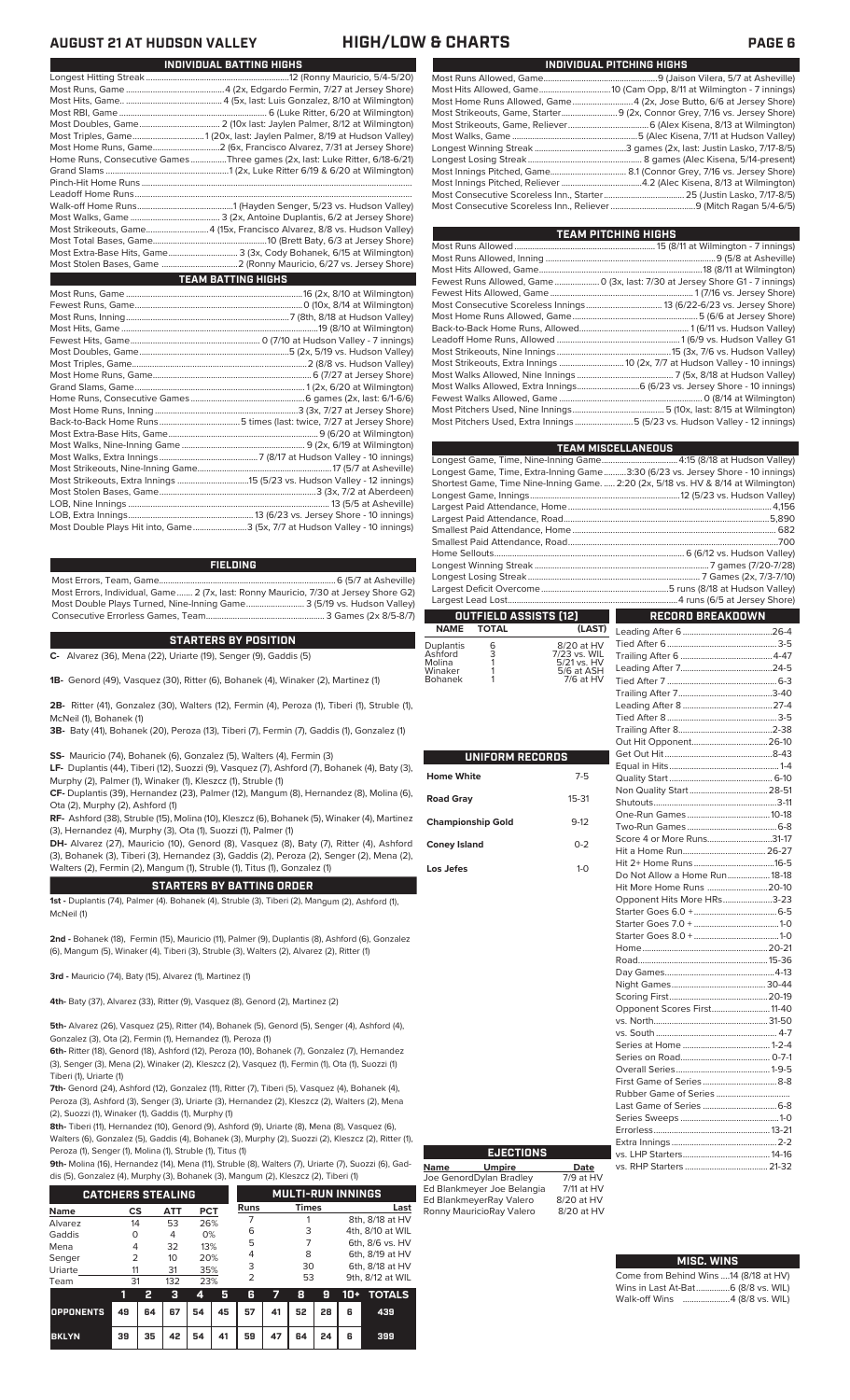### **AUGUST 21 AT HUDSON VALLEY GAME BY GAME RESULTS PAGE 7**

|             | <b>GAME-BY-GAME RESULTS</b> |                      |                |           |               |                  |         |                                                                         |                               |                             |             |                   |
|-------------|-----------------------------|----------------------|----------------|-----------|---------------|------------------|---------|-------------------------------------------------------------------------|-------------------------------|-----------------------------|-------------|-------------------|
| <b>DATE</b> | GM#                         | OPPONENT             | W-L/TIME SCORE |           | <b>RECORD</b> | POSITION         | GA/GB   | <b>WINNING PITCHER</b>                                                  | <b>LOSING PITCHER</b>         | <b>SAVE</b>                 | <b>TIME</b> | <b>ATTENDANCE</b> |
| 5/4         | $\mathbf{1}$                | at Asheville         | W              | $8 - 2$   | $1 - 0$       | T <sub>1st</sub> | $+1$    | Josh Walker (1-0)                                                       | Blair Henley (0-1)            |                             | 3:16        | 1,200             |
| 5/5         | $\overline{2}$              | at Asheville         | L              | $6-1$     | $1 - 1$       | T2nd             | $-1$    | Chandler Casey (1-0)                                                    | Jose Butto (1-0)              |                             | 3:26        | 1,200             |
| 5/6         | 3                           | at Asheville         | L              | $11 - 4$  | $1 - 2$       | T3rd             | $-2$    | Matt Ruppenthal (1-0)                                                   | Oscar Rojas (0-1)             |                             | 3:10        | 1,200             |
| 5/7         | 4                           | at Asheville         | L              | $13 - 7$  | $1 - 3$       | T3rd             | -3      | R.J. Freure (1-0)                                                       | Jaison Vilera (0-1)           |                             | 3:44        | 1,200             |
| 5/8         | 5                           | at Asheville         | W              | $16-12$   | $2 - 3$       | T3rd             | $-3$    | Alec Kisena (1-0)                                                       | Juan Pablo Lopez (1-0)        |                             | 3:52        | 1,200             |
| 5/9         |                             | at Asheville         |                |           |               |                  |         | Cancelled due to non-COVID-related illness                              |                               |                             |             |                   |
| 5/10        |                             | OFF DAY              |                |           |               |                  |         |                                                                         |                               |                             |             |                   |
| 5/11        | 6                           | at Greenville        | W              | $6-1$     | $3-3$         | 2 <sub>nd</sub>  | $-2.5$  | Josh Walker (2-0)                                                       | Jay Groome (0-2)              |                             | 3:00        | 1,995             |
| 5/12        | 7                           | at Greenville        | W              | $3-2$     | $4 - 3$       | 2 <sub>nd</sub>  | $-1.5$  | Brian Metoyer (1-0)                                                     | Yusniel Padron-Artilles (0-2) | Mitch Ragan (1)             | 3:14        | 1,819             |
| 5/13        | 8                           | at Greenville        | L              | $8 - 2$   | $4 - 4$       | 2 <sub>nd</sub>  | $-2.5$  | Chris Murphy (1-1)                                                      | Oscar Rojas (0-2)             |                             | 3:21        | 2,485             |
| 5/14        | 9                           | at Greenville        | L              | $5-1$     | $4 - 5$       | 4th              | $-2.5$  | Brayan Bello (2-0)                                                      | Alec Kisena (1-1)             |                             | 2:54        | 2,732             |
| 5/15        | 10                          | at Greenville        | L              | $8 - 4$   | $4-6$         | 4th              | $-3.5$  | Yorvin Pantoja (1-0)                                                    | Brian Metoyer (1-1)           |                             | 2:52        | 2,883             |
| 5/16        | 11                          | at Greenville        | L              | $10 - 9$  | $4 - 7$       | 4th              | $-3.5$  | Jake Wallace (1-0)                                                      | Eric Orze (0-1)               |                             | 3:09        | 2,818             |
| 5/17        |                             | OFF DAY              |                |           |               |                  |         |                                                                         |                               |                             |             |                   |
| 5/18        | 12                          | <b>Hudson Valley</b> | L              | $4-3$     | $4-8$         | 5th              | $-4.5$  | Zach Greene (1-1)                                                       | Andrew Edwards (0-1)          |                             | 2:29        | 1,315             |
| 5/19        | 13                          | <b>Hudson Valley</b> | W              | $14-0$    | $5-8$         | 5th              | $-3.5$  | Allan Winans (1-0)                                                      | Jhony Brito (0-1)             |                             | 3:01        | 810               |
| 5/20        | 14                          | <b>Hudson Valley</b> | L              | $6-1$     | $5-9$         | 5th              | $-3.5$  | Luis Medina (2-0)                                                       | Jaison Vilera (0-2)           |                             | 2:42        | 682               |
| 5/21        | 15                          | <b>Hudson Valley</b> | W              | $4-1$     | $6-9$         | 5th              | $-3.5$  | Josh Walker (3-0)                                                       | Josh Maciejewski (2-1)        | Eric Orze (1)               | 2:33        | 998               |
| 5/22        | 16                          | <b>Hudson Valley</b> | г              | $5-3$     | $6-10$        | 5th              | $-4.5$  | Ken Waldichuk (1-0)                                                     | Cam Opp (0-1)                 |                             | 3:14        | 1,624             |
| 5/23        | 17                          | <b>Hudson Valley</b> | W              | $6-5(12)$ | $7-10$        | 5th              | $-3.5$  | Josh Hejka (1-0)                                                        | Zach Greene (1-2)             |                             | 3:24        | 1,261             |
| 5/24        |                             | OFF DAY              |                |           |               |                  |         |                                                                         |                               |                             |             |                   |
| 5/25        | 18                          | Aberdeen             | L              | $8-1$     | $7 - 11$      | 5th              | $-4.5$  | Drew Rom (2-0)                                                          | Oscar Rojas (0-3)             |                             | 2:52        | 861               |
| 5/26        | 19                          | Aberdeen             |                |           |               |                  |         | 5/26 game postponed due to rain, makeup scheduled for doubleheader 5/27 |                               |                             |             |                   |
| 5/27        | 19                          | Aberdeen             | г              | $6-2(7)$  | $7-12$        | 5th              | $-5.5$  | Grayson Rodriguez (3-0)                                                 | Jaison Vilera (0-3)           |                             | 2:14        |                   |
|             | 20                          | Aberdeen             | г              | $10-1(7)$ | $7-13$        | 5th              | $-6.5$  | Morgan McSweeney (2-0)                                                  | Cam Opp (0-2)                 |                             | 2:37        | 926               |
| 5/28        | 21                          | Aberdeen             |                |           |               |                  |         | 5/28 game postponed due to rain, makeup scheduled for doubleheader 8/25 |                               |                             |             |                   |
| 5/29        | 21                          | Aberdeen             | L              | $4-1$     | $7-14$        | 5th              | $-7.5$  | <b>Garrett Stallings (3-1)</b>                                          | Alec Kisena (1-2)             | <b>Connor Gillispie (1)</b> | 2:52        | 1,509             |
| 5/30        | 22                          | Aberdeen             |                |           |               |                  |         | 5/30 game posted to a later date to be determined                       |                               |                             |             |                   |
| 5/31        |                             | OFF DAY              |                |           |               |                  |         |                                                                         |                               |                             |             |                   |
|             |                             |                      |                |           |               |                  |         | MAY [7-14]                                                              |                               |                             |             |                   |
| 6/1         | 22                          | at Jersey Shore      | W              | $11 - 5$  | $8-14$        | T4th             | $-7.5$  | Jose Butto (1-1)                                                        | Josh Hendrickson (0-1)        |                             | 3:03        | 2,077             |
| 6/2         | 23                          | at Jersey Shore      | L              | $4-1$     | $8 - 15$      | 5th              | $-8.5$  | Carlo Reyes (1-0)                                                       | Justin Lasko (0-1)            | Blake Brown (1)             | 2:44        | 1,591             |
| 6/3         | 24                          | at Jersey Shore      | W              | $6 - 4$   | $9 - 15$      | 4th              | $-8.5$  | Bryce Montes de Oca (1-0)                                               | Jack Perkins (0-1)            | Brian Metoyer (1)           | 3:15        | 1,473             |
| 6/4         | 25                          | at Jersey Shore      | L              | $5-4(7)$  | $9-16$        | 5th              | $-9.0$  | Aneurys Zabala (2-2)                                                    | Allan Winans (1-1)            |                             | 2:12        | 2,399             |
| 6/5         | 26                          | at Jersey Shore      | L              | $5 - 4$   | $9 - 17$      | 5th              | $-9.0$  | Mike Adams (1-1)                                                        | Mitch Ragan (0-1)             |                             | 2:36        | 2,122             |
| 6/6         | 27                          | at Jersey Shore      | L              | $11-6$    | $9-18$        | 5th              | $-9.5$  | Nick Lackney (1-0)                                                      | Jose Butto (1-2)              |                             | 3:31        | 2,041             |
| 6/7         |                             | OFF DAY              |                |           |               |                  |         |                                                                         |                               |                             |             |                   |
| 6/9         | 28                          | <b>Hudson Valley</b> | L              | $3-2(7)$  | $9-19$        | 5th              | $-10.5$ | Tanner Myatt (1-0)                                                      | Justin Lasko (0-2)            | Justin Wilson (1)           | 2:22        |                   |
|             | 29                          | <b>Hudson Valley</b> | W              | $5-3(7)$  | 10-19         | 5th              | $-9.5$  | Eric Orze (1-1)                                                         | Luis Medina (2-1)             | Bryce Montes de Oca (1)     | 2:02        | 1,211             |
| 6/10        | 30                          | <b>Hudson Valley</b> | L              | $1-0$     | 10-20         | 5th              | $-9.5$  | <b>Barrett Loseke (2-1)</b>                                             | Cam Opp (0-3)                 | Zach Greene (1)             | 2:37        | 1,396             |
| 6/11        | 31                          | <b>Hudson Valley</b> | г              | $8-0$     | $10 - 21$     | 5th              | $-9.5$  | Ken Waldichuk (2-0)                                                     | Jaison Vilera (0-4)           |                             | 3:06        | 1,597             |
| 6/12        | 32                          | <b>Hudson Valley</b> | L              | $5-4$     | 10-22         | 5th              | $-9.5$  | Nelson Alvarez (2-0)                                                    | Bryce Montes de Oca (1-1)     | Justin Wilson (2)           | 3:22        | 2,194             |
| 6/13        | 33                          | <b>Hudson Valley</b> | L              | $5-0$     | $10 - 23$     | 5th              | $-9.5$  | Hayden Wesneski (1-1)                                                   | Allan Winans (1-2)            |                             | 2:50        | 1,749             |
| 6/14        |                             | OFF DAY              |                |           |               |                  |         |                                                                         |                               |                             |             |                   |
| 6/15        | 34                          | at Wilmington        | W              | $3-1$     | $11 - 23$     | 5th              | $-8.5$  | Brian Metoyer (2-1)                                                     | Zach Brzykcy (2-1)            | Andrew Edwards (1)          | 2:21        | 1,188             |
| 6/16        | 35                          | at Wilmington        | L              | $5 - 2$   | $11 - 24$     | 5th              | $-9.5$  | Amos Willingham (1-0)                                                   | Eric Orze (1-2)               | Reid Schaller (3)           | 2:51        | 700               |
| 6/17        | 36                          | at Wilmington        | L              | $8 - 4$   | $11 - 25$     | 5th              | $-10.5$ | Joan Adon (3-1)                                                         | Alec Kisena (1-3)             |                             | 2:54        | 1,009             |
| 6/18        | 37                          | at Wilmington        | W              | $7 - 5$   | $12 - 25$     | 5th              | $-10$   | Mitch Ragan (1-1)                                                       | Reid Schaller (1-1)           |                             | 2:52        | 2,565             |
| 6/19        | 38                          | at Wilmington        | L              | $9 - 8$   | $12 - 26$     | 5th              | $-11$   | Christian Vann (2-0)                                                    | Andrew Edwards (0-2)          |                             | 3:26        | 1,899             |
| 6/20        | 39                          | at Wilmington        | W              | $13-1$    | 13-26         | 5th              | $-11$   | Justin Lasko (1-2)                                                      | Alfonso Hernanndez (0-1)      |                             | 2:44        | 2,722             |
| 6/21        |                             | OFF DAY              |                |           |               |                  |         |                                                                         |                               |                             |             |                   |
| 6/22        | 40                          | <b>Jersey Shore</b>  | L              | $7-5$     | 13-27         | 5th              | -12     | <b>Manuel Silva (1-0)</b>                                               | Jaison Vilera (0-5)           | Aneurys Zabala (3)          | 3:01        | 2,307             |
| 6/23        | 41                          | <b>Jersey Shore</b>  | W              | $3-2(10)$ | 14-27         | 5th              | -12     | Mitch Ragan (2-1)                                                       | Andrew Brown (2-2)            |                             | 3:30        | 1,595             |
| 6/24        | 42                          | <b>Jersey Shore</b>  | L              | $3-0$     | 14-28         | 5th              | -13     | Kevin Gowdy (2-3)                                                       | Jose Butto (1-3)              | Blake Brown (2)             | 2:52        | 1,906             |
| 6/25        | 43                          | <b>Jersey Shore</b>  | W              | $7-2$     | 15-28         | 5th              | -13     | Cam Opp (1-3)                                                           | Jonathan Hughes (2-3)         |                             | 2:44        | 2,194             |
| 6/26        | 44                          | <b>Jersey Shore</b>  | W              | $8-5$     | 16-28         | 5th              | -13     | Michel Otanez (1-0)                                                     | Mark Potter (0-2)             |                             | 3:13        | 2,363             |
| 6/27        | 45                          | <b>Jersey Shore</b>  | L              | $3-0$     | 16-29         | 5th              | -13     | Dominic Pipkin (2-0)                                                    | Justin Lasko (1-3)            | Blake Brown (3)             | 2:43        | 2,253             |
| 6/28        |                             | OFF DAY              |                |           |               |                  |         |                                                                         |                               |                             |             |                   |
| 6/29        | 46                          | at Aberdeen          | L              | $7-3$     | 16-30         | 5th              | $-14$   | Garrett Stallings (4-3)                                                 | Alec Kisena (1-4)             | Garrett Farmer (4)          | 2:40        | 1,347             |
| 6/30        | 47                          | at Aberdeen          | L              | $2-1(7)$  | 16-31         | 5th              | $-14.5$ | Clayton McGinness (1-1)                                                 | Jose Butto (1-4)              | Logan Gillaspie (1)         | 1:53        |                   |
|             | 48                          | at Aberdeen          | W              | $7-6(7)$  | $17 - 31$     | 5th              | $-14.5$ | Jaison Vilera (1-5)                                                     | Kade Strowd (0-2)             | Mitch Ragan (2)             | 2:31        | 2,405             |
|             |                             |                      |                |           |               |                  |         | <b>JUNE (10-17)</b>                                                     |                               |                             |             |                   |
| 7/1         | 49                          | at Aberdeen          | L              | $2-0(6)$  | 17-32         | 5th              | $-15$   | Drew Rom (5-0)                                                          | Cam (1-4)                     |                             | 1:50        | 1,077             |
| 7/2         | 50                          | at Aberdeen          | W              | $6 - 5$   | 18-32         | 5th              | $-14$   | Colby Morris (1-0)                                                      | Connor Gillispie (4-4)        | Bryce Montes de Oca (2)     | 3:56        | 2,004             |
| 7/3         | 51                          | at Aberdeen          | L              | $4 - 3$   | 18-33         | 5th              | $-14.5$ | Xavier Moore (1-0)                                                      | Mitch Ragan (2-2)             |                             | 3:00        | 4,668             |
| 7/4         | 52                          | at Aberdeen          | L              | $7 - 2$   | 18-34         | 5th              | $-15.5$ | Garrett Stallings (5-3)                                                 | Alec Kisena (1-5)             |                             | 2:31        | 3,001             |
| 7/5         |                             | OFF DAY              |                |           |               |                  |         |                                                                         |                               |                             |             |                   |
| 7/6         | 53                          | at Hudson Valley     | L              | $9 - 7$   | 18-35         | 5th              | $-16.5$ | Charlie Ruegger (4-4)                                                   | Bryce Montes de Oca (1-2)     | Derek Craft (2)             | 3:15        | 1,687             |
| 7/7         | 54                          | at Hudson Valley     | L              | $3-2(10)$ | 18-36         | 5th              | $-17.5$ | Barrett Loseke (3-1)                                                    | Josh Hejka (1-1)              |                             | 2:55        | 2,688             |
| 7/8         | 55                          | at Hudson Valley     | 7:05 p.m.      |           |               |                  |         | Game postponed due to rain, doubleheader scheduled for 7/10             |                               |                             |             |                   |
| 7/9         | 55                          | at Hudson Valley     | L              | $6 - 4$   | 18-37         | 5th              | $-18.5$ | Jhony Brito (3-3)                                                       | Cam Opp (1-5)                 |                             | 3:06        | 3,896             |
| 7/10        | 56                          | at Hudson Valley     | L              | $7-1(7)$  | 18-38         | 5th              | $-19.5$ | Mitch Spence (3-1)                                                      | Connor Grey (0-1)             |                             | 2:22        |                   |
|             | 57                          | at Hudson Valley     | L              | $5-0(7)$  | 18-39         | 5th              | $-20.5$ | Nick Ernst (4-0)                                                        | Justin Lasko (1-4)            |                             | 2:03        | 3,111             |

7/11 58 at Hudson Valley W 10-3 19-39 5th -19.5 Josh Hejka (2-1) Shawn Semple (3-1) 3:20 2,892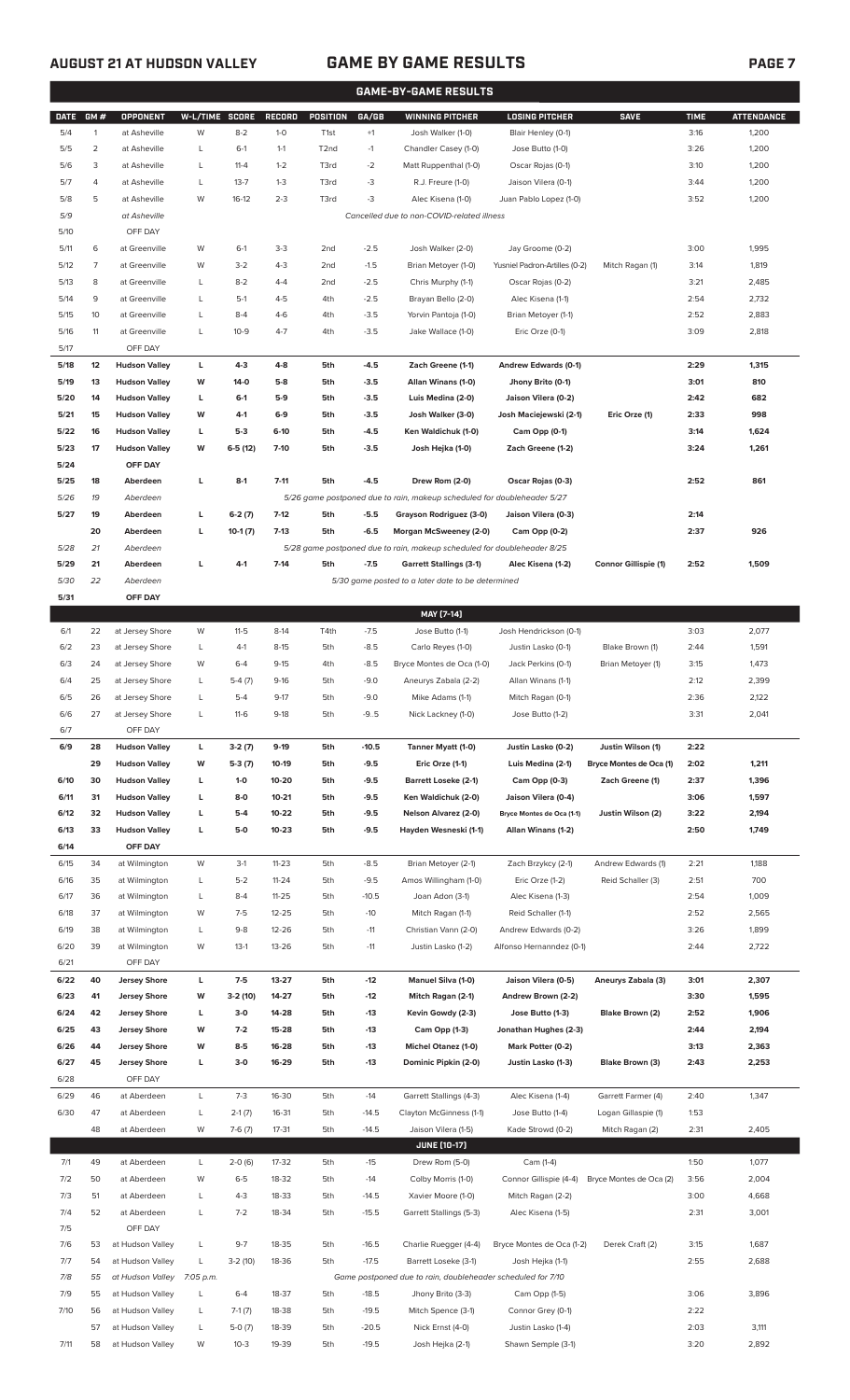# **AUGUST 21 AT HUDSON VALLEY GAME-BY-GAME PAGE 8**

|--|

| <b>DATE</b><br>7/12 | <b>GM#</b> | <b>OPPONENT</b><br>OFF DAY | W-L/TIME SCORE |           | <b>RECORD</b> | POSITION | GA/GB   | WINNING PITCHER                                             | <b>LOSING PITCHER</b>        | <b>SAVE</b>               | <b>TIME</b> | <b>ATTENDANCE</b> |
|---------------------|------------|----------------------------|----------------|-----------|---------------|----------|---------|-------------------------------------------------------------|------------------------------|---------------------------|-------------|-------------------|
| 7/13                | 59         |                            | W              | $1-0$     | 20-39         | 5th      | $-19.5$ |                                                             |                              |                           | 2:34        | 2,681             |
| 7/14                | 60         | <b>Jersey Shore</b>        | L              | $3-2$     | 20-40         | 5th      | $-19.5$ | Michel Otanez (2-0)                                         | Blake Brown (0-1)            |                           | 3:13        | 1,898             |
|                     | 61         | <b>Jersey Shore</b>        | L              | $13-3$    | 20-41         | 5th      |         | Carlo Reyes (2-1)                                           | Andrew Edwards (0-3)         |                           | 3:24        |                   |
| 7/15                |            | <b>Jersey Shore</b>        |                |           |               |          | $-19$   | Dominic Popkin (4-1)                                        | Cam Opp (1-6)                | Aiden Anderson (2)        |             | 1,595             |
| 7/16                | 62         | <b>Jersey Shore</b>        | W              | $6-1$     | 21-41         | 5th      | $-19$   | Connor Grey (1-1)                                           | Tom Sutera (0-1)             |                           | 2:50        | 1,949             |
| 7/17                | 63         | <b>Jersey Shore</b>        | W              | $6-1$     | 22-41         | 5th      | $-19$   | Justin Lasko (2-4)                                          | Kevin Gowdy (3-5)            |                           | 2:56        | 2,422             |
| 7/18                | 64         | <b>Jersey Shore</b>        | L              | $7-1$     | 22-42         | 5th      | $-20$   | Carlo Reyes (3-1)                                           | Alec Kisena (1-6)            | Tyler Burch (3)           | 2:52        | 1,570             |
| 7/19                |            | OFF DAY                    |                |           |               |          |         |                                                             |                              |                           |             |                   |
| 7/20                | 65         | Wilmington                 | W              | $8-6$     | 23-42         | 5th      | $-20$   | Jaison Vilera (2-5)                                         | Evan Lee (1-3)               | Hejka                     | 3:18        | 1,086             |
| 7/21                | 66         | Wilmington                 | W              | $5-3$     | 24-42         | 5th      | $-20$   | <b>Willy Taveras (1-0)</b>                                  | Kyle Hinton (0-1)            | Bryce Montes de Oca (3)   | 2:53        | 1,456             |
| 7/22                | 67         | Wilmington                 | W              | $10-2$    | 25-42         | 5th      | $-20$   | Justin Lasko (3-4)                                          | Alex Troop (4-4)             |                           | 3:00        | 3,430             |
| 7/23                | 68         | Wilmington                 | W              | $5-4$     | 26-42         | 5th      | $-19$   | J.T. Ginn (1-0)                                             | <b>Mitchell Parker (0-1)</b> |                           |             |                   |
| 7/24                | 69         | Wilmington                 | W              | $8-3$     | 27-42         | 5th      | $-18$   | Mitch Ragan (1-0)                                           | Joan Udon (3-4)              |                           | 3:12        | 2,924             |
| 7/25                | 70         | Wilmington                 | W              | $5-4$     | 28-42         | 5th      | $-18$   | <b>Willy Taveras (2-0)</b>                                  | Kyle Hinton (0-2)            |                           | 3:12        | 1,703             |
| 7/26                |            | OFF DAY                    |                |           |               |          |         |                                                             |                              |                           |             |                   |
| 7/27                | 71         | at Jersey Shore            | W              | $14 - 5$  | 29-42         | 5th      | $-17$   | Hunter Parsons (1-0)                                        | Jonathan Hughes (3-5)        |                           | 3:04        | 3,270             |
| 7/28                | 72         | at Jersey Shore            | L              | $3-1$     | 29-43         | 5th      | $-17$   | Jhordany Mezquita (2-5)                                     | Cam Opp (1-7)                | Tyler Burch (4)           | 3:04        | 2,590             |
| 7/29                | 73         | at Jersey Shore            |                |           |               |          |         | Game postponed due to rain, doubleheader scheduled for 7/30 |                              |                           |             |                   |
| 7/30                | 73         | at Jersey Shore            | W              | $4-0(7)$  | 30-43         | 5th      | $-17.5$ | Justin Lasko (4-4)                                          | Dominic Pipkin (4-2)         | Bryce Montes de Oca (4)   | 2:20        |                   |
| 7/30                | 74         | at Jersey Shore            | L              | $3-0(7)$  | 30-44         | 5th      | $-17$   | Ethan Lindow (3-4)                                          | J.T. Ginn (1-1)              |                           | 1:46        | 5,890             |
| 7/31                | 75         | at Jersey Shore            | L              | $4 - 3$   | 30-45         | 5th      | $-18$   | Victor Vargas (1-0)                                         | Alec Kisena (1-7)            | Manuel Silva (2)          | 2:49        | 4,044             |
|                     |            |                            |                |           |               |          |         | <b>JULY [13-14]</b>                                         |                              |                           |             |                   |
| 8/1                 | 76         | at Jersey Shore            | L              | $4 - 3$   | 30-46         | 5th      | $-19$   | Tom Sutera (2-2)                                            | Conner O'Neil (0-1)          | Blake Brown (5)           | 2:42        | 2,535             |
| 8/2                 |            | OFF DAY                    |                |           |               |          |         |                                                             |                              |                           |             |                   |
| 8/3                 | 77         | <b>Hudson Valley</b>       | L              | 5-0       | 30-47         | 5th      | $-20$   | Randy Vasquez (2-0)                                         | Jaison Vilera (2-6)          |                           | 3:01        | 1,253             |
| 8/4                 | 78         | <b>Hudson Valley</b>       | L              | $3-2$     | 30-48         | 5th      | $-21$   | Mitch Spence (4-2)                                          | Cam Opp (1-8)                | Derek Craft (4)           | 2:58        | 2,611             |
| 8/5                 | 79         | <b>Hudson Valley</b>       | L              | $5-3$     | 30-49         | 5th      | $-22$   | Anderson Munoz (1-0)                                        | Justin Lasko (4-5)           | <b>Carlos Espinal (1)</b> | 3:34        | 1,401             |
| 8/6                 | 80         | <b>Hudson Valley</b>       | W              | $9-6$     | 31-49         | 5th      | $-21$   | <b>Michel Otanez (3-0)</b>                                  | Matt Sauer (0-1)             | <b>Willy Taveras (1)</b>  | 3:29        | 2,473             |
| 8/7                 | 81         | <b>Hudson Valley</b>       | W              | $5-4$     | 32-49         | 5th      | $-20$   | Evy Ruibal (1-0)                                            | <b>Nelson Alvarez (3-2)</b>  | Joe Cavallaro (1)         | 3:10        | 4,156             |
| 8/8                 | 82         | <b>Hudson Valley</b>       | W              | $5-4$     | 33-49         | 5th      | $-19$   | Colby Morris (2-0)                                          | Derek Craft (1-2)            |                           | 3:05        | 2,942             |
| 8/9                 |            | OFF DAY                    |                |           |               |          |         |                                                             |                              |                           |             |                   |
| 8/10                | 83         | at Wilmington              | W              | $16 - 5$  | 34-49         | 4th      | $-19$   | Conner O'Neil (1-1)                                         | Mitchell Parker (0-3)        |                           | 3:51        | 985               |
| 8/11                | 84         | at Wilmington              | L              | $15-3(7)$ | 34-50         | 5th      | $-19$   | Joan Adon (5-4)                                             | Cam Opp (1-9)                |                           | 2:40        | 1,711             |
| 8/12                | 85         |                            | L              | $5 - 4$   | 34-51         | 5th      | $-20$   | Alfonso Hernandez (3-3)                                     |                              |                           | 2:42        | 1,029             |
|                     |            | at Wilmington              |                |           |               |          |         |                                                             | J.T. Ginn (1-2)              | Davis Moore (1)           |             |                   |
| 8/13                | 86         | at Wilmington              | L              | $7 - 4$   | 34-52         | 5th      | $-20$   | Zach Brzykcy (4-3)                                          | Bryce Montes de Oca (1-3)    | Francys Peguero (1)       | 3:25        | 2,164             |
| 8/14                | 87         | at Wilmington              | L              | $1-0$     | 34-53         | 5th      | $-20$   | Alex Troop (7-4)                                            | Luc Rennie (0-1)             | Todd Peterson (1)         | 2:20        | 1,419             |
| 8/15                | 88         | at Wilmington              | L              | $12 - 5$  | 34-54         | 5th      | $-21$   | Malvin Pena (1-3)                                           | Hunter Parsons (1-1)         |                           | 3:21        | 1,666             |
| 8/16                |            | OFF DAY                    |                |           |               |          |         |                                                             |                              |                           |             |                   |
| 8/17                | 89         | at Hudson Valley           | L              | $3-2(10)$ | 34-55         | 5th      | $-22$   | Matt Minnick (4-1)                                          | Colby Morris (2-1)           |                           | 3:22        | 2,187             |
| 8/18                | 90         | at Hudson Valley           | W              | $11 - 7$  | 35-55         | 5th      | $-21$   | Hunter Parsons (2-1)                                        | Nelvin Correa (0-2)          |                           | 4:15        | 3,041             |
| 8/19                | 91         | at Hudson Valley           | L              | $7-6$     | 35-56         | 5th      | $-22$   | Charlie Ruegger (5-4)                                       | Evy Ruibal (1-1)             |                           | 3:11        | 2,687             |
| 8/20                | 92         | at Hudson Valley           | L              | $3-1$     | 35-57         | 5th      | $-23$   | Randy Vasquez (3-0)                                         | Alec Kisena (1-8)            | Carlos Espinal (2)        | 2:58        | 3,897             |
| 8/21                | 93         | at Hudson Valley           | 6:05 p.m.      |           |               |          |         |                                                             |                              |                           |             |                   |
| 8/22                | 94         | at Hudson Valley           | 4:35 p.m.      |           |               |          |         |                                                             |                              |                           |             |                   |
| 8/23                |            | OFF DAY                    |                |           |               |          |         |                                                             |                              |                           |             |                   |
| 8/24                | 95         | Aberdeen                   | 7:00 p.m.      |           |               |          |         |                                                             |                              |                           |             |                   |
| 8/25                | 96         | Aberdeen                   | 5:30 p.m.      |           |               |          |         |                                                             |                              |                           |             |                   |
|                     | 97         | Aberdeen                   | DH             |           |               |          |         |                                                             |                              |                           |             |                   |
| 8/26                | 98         | Aberdeen                   | 7:00 p.m.      |           |               |          |         |                                                             |                              |                           |             |                   |
| 8/27                | 99         | Aberdeen                   | 7:00 p.m.      |           |               |          |         |                                                             |                              |                           |             |                   |
| 8/28                | 100        | Aberdeen                   | 6:00 p.m.      |           |               |          |         |                                                             |                              |                           |             |                   |
| 8/29                | 101        | Aberdeen                   | 4:00 p.m.      |           |               |          |         |                                                             |                              |                           |             |                   |
| 8/30                |            | OFF DAY                    |                |           |               |          |         |                                                             |                              |                           |             |                   |
| 8/31                | 102        | Wilmington                 | 6:30 p.m.      |           |               |          |         |                                                             |                              |                           |             |                   |
|                     |            |                            |                |           |               |          |         | <b>AUGUST [5-12]</b>                                        |                              |                           |             |                   |
| 9/1                 | 103        | Wilmington                 | 7:00 p.m.      |           |               |          |         |                                                             |                              |                           |             |                   |
| 9/2                 | 104        | Wilmington                 | 7:00 p.m.      |           |               |          |         |                                                             |                              |                           |             |                   |
| 9/3                 | 105        | Wilmington                 | 7:00 p.m.      |           |               |          |         |                                                             |                              |                           |             |                   |
|                     |            |                            |                |           |               |          |         |                                                             |                              |                           |             |                   |
| 9/4                 | 106        | Wilmington                 | 6:00 p.m.      |           |               |          |         |                                                             |                              |                           |             |                   |
| 9/5                 | 107        | Wilmington                 | 4:00 p.m.      |           |               |          |         |                                                             |                              |                           |             |                   |
| 9/6                 |            | OFF DAY                    |                |           |               |          |         |                                                             |                              |                           |             |                   |
| 9/7                 | 108        | at Hudson Valley           | 7:05 p.m.      |           |               |          |         |                                                             |                              |                           |             |                   |
| 9/8                 | 109        | at Hudson Valley           | 7:05 p.m.      |           |               |          |         |                                                             |                              |                           |             |                   |
| 9/9                 | 110        | at Hudson Valley           | 7:05 p.m.      |           |               |          |         |                                                             |                              |                           |             |                   |
| 9/10                | 111        | at Hudson Valley           | 7:05 p.m.      |           |               |          |         |                                                             |                              |                           |             |                   |
| 9/11                | 112        | at Hudson Valley           | 6:05 p.m.      |           |               |          |         |                                                             |                              |                           |             |                   |
| 9/12                | 113        | at Hudson Valley           | 4:35 p.m.      |           |               |          |         |                                                             |                              |                           |             |                   |
| 9/13                |            | OFF DAY                    |                |           |               |          |         |                                                             |                              |                           |             |                   |
| 9/14                | 114        | <b>Jersey Shore</b>        | 7:00 p.m.      |           |               |          |         |                                                             |                              |                           |             |                   |
| 9/15                | 115        | <b>Jersey Shore</b>        | 7:00 p.m.      |           |               |          |         |                                                             |                              |                           |             |                   |
| 9/16                | 116        | <b>Jersey Shore</b>        | 7:00 p.m.      |           |               |          |         |                                                             |                              |                           |             |                   |
| 9/17                | 117        | <b>Jersey Shore</b>        | 7:00 p.m.      |           |               |          |         |                                                             |                              |                           |             |                   |
| 9/18                | 118        | <b>Jersey Shore</b>        | 4:00 p.m.      |           |               |          |         |                                                             |                              |                           |             |                   |
| 9/19                | 119        | <b>Jersey Shore</b>        | 1:00 p.m.      |           |               |          |         |                                                             |                              |                           |             |                   |
|                     |            |                            |                |           |               |          |         | SEPTEMBER [0-0]                                             |                              |                           |             |                   |